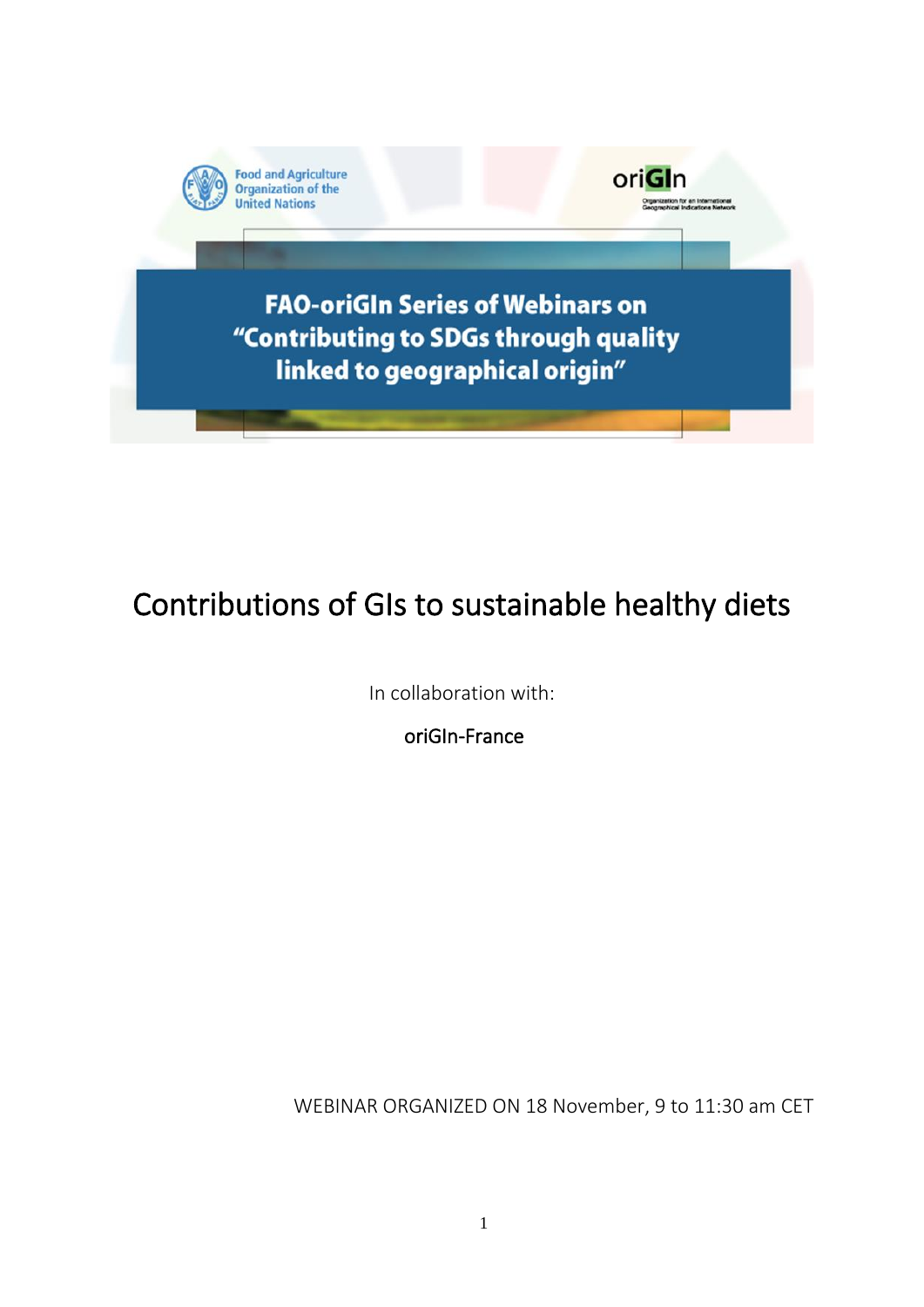# Table of Contents

| Opening: Claude Vermot-Desroches, president of oriGIn and oriGIn France, and Florence Tartanac                                                                                             |
|--------------------------------------------------------------------------------------------------------------------------------------------------------------------------------------------|
|                                                                                                                                                                                            |
| GIs and health: a first review of literature and approach by categories of products, Bin Liu, nutrition                                                                                    |
| Importance of biodiversity and local conditions for sustainable diets, Barbara Burlingame, Professor                                                                                       |
| Importance of the microbiota and how GIs can contribute, Christophe Chassard, French National                                                                                              |
| Everyday eating and GIs - tradition and health, Virginie Amilien and Gun Roos, researchers at<br>Consumption Research Norway SIFO at OsloMet - Oslo Metropolitan University in Norway.  12 |
| Breakrooms discussions towards recommendations for practitioners and public authorities 15                                                                                                 |
| Group a: How to develop further the knowledge on the link between traditional products, GI, and                                                                                            |
| Group b: "How to raise awareness of producers on how to better preserve the nutritional quality of                                                                                         |
| Group c: Following which indicators, and according to which modalities, better communicate to                                                                                              |
|                                                                                                                                                                                            |
|                                                                                                                                                                                            |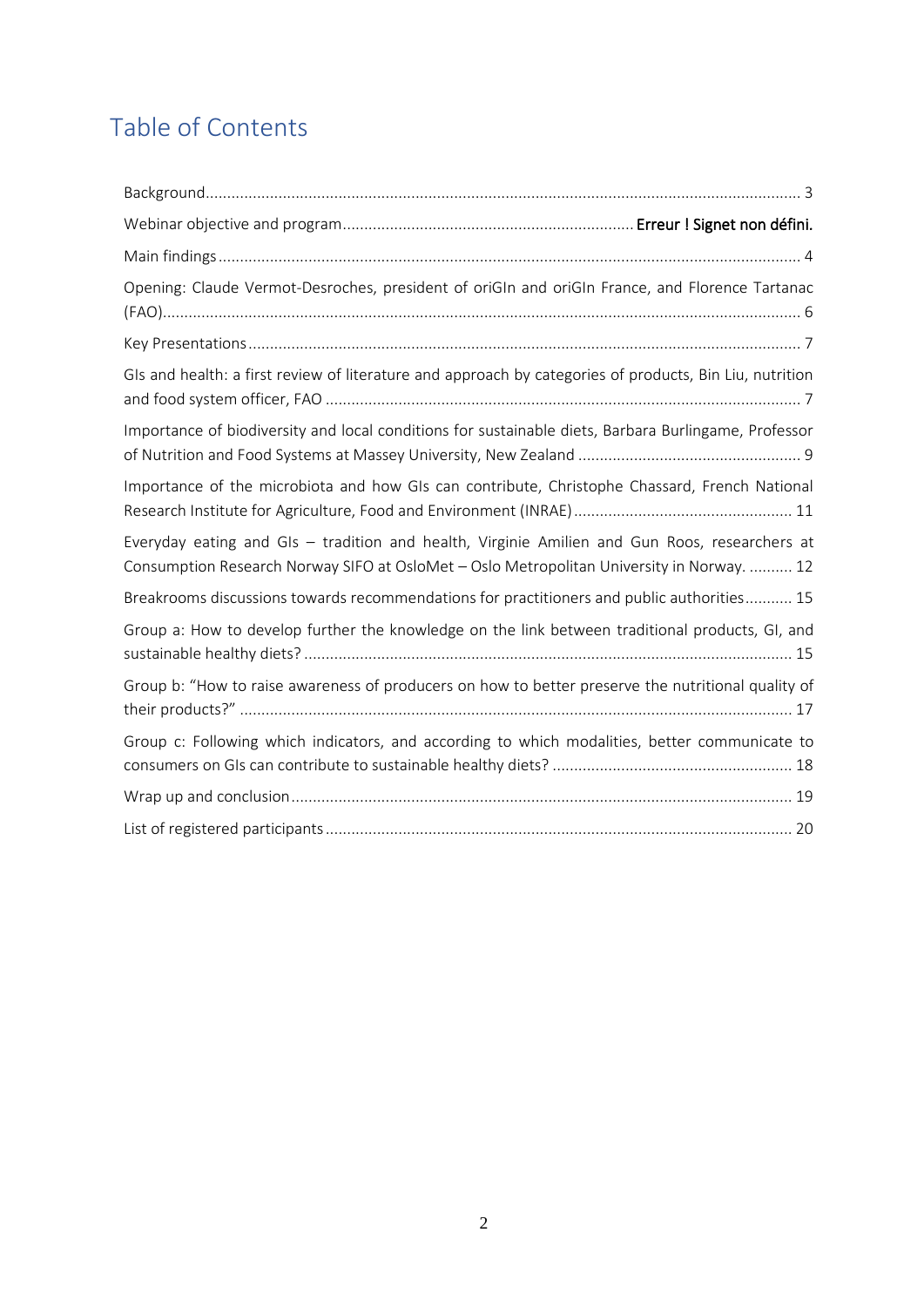## <span id="page-2-0"></span>Background

Starting in 2017, FAO and oriGIn embarked on a project to support Geographical Indications (GIs) to develop their own sustainability strategies, with the aim of understanding the sustainability dynamics at local level and at the same time taking into account markets and regulatory requirements. Experts were invited to discuss this topic and the way forward, which provided the ground for the Sustainability Strategy for GIs (SSGI), including a roadmap of 4 basic components: Prioritize, Assess, Improve and Communicate. A task force was then established to provide continuous feedback and recommendations for the implementation of SSGI and the tools developed in this framework. After the first tool being developed (a guide and toolkit for producers to identify sustainability topics in their system and to engage in improving them), FAO ad oriGIn are now working on relevant indicators to help GI producers in the next SSGI phase related with assessment.

Quality products that are deeply rooted in a given geographical area play a key role in the economy. They can also contribute to social development and the preservation of local resources. Natural features – as well as tradition and culture, typical of certain geographical environments – have the potential to confer products some unique characteristics and reputation, which are valued on the market. Preserving such resources, traditions and quality through Geographical Indications (GIs) can create value (economic, social an environmental) for producers and consumers.

Keeping in mind that the United Nations Sustainable Development Goals (SDGs) are the point of reference for any strategy towards a more sustainable future, FAO and oriGIn held a series of webinars (October-November 2020) to address how quality linked to geographical origin can contribute to achieve sustainability objectives.

More information about the series of webinars background and objectives @ [https://www.origin](https://www.origin-gi.com/images/stories/PDFs/English/Event/2020_originfao_forum/Sustainability_Forum_Rev_15_October2020.pdf)[gi.com/images/stories/PDFs/English/Event/2020\\_originfao\\_forum/Sustainability\\_Forum\\_Rev\\_15\\_Octo](https://www.origin-gi.com/images/stories/PDFs/English/Event/2020_originfao_forum/Sustainability_Forum_Rev_15_October2020.pdf) [ber2020.pdf](https://www.origin-gi.com/images/stories/PDFs/English/Event/2020_originfao_forum/Sustainability_Forum_Rev_15_October2020.pdf)

[Find out here the series of webinars full calendar and individual programs.](https://www.origin-gi.com/content-page/item/15338-individual-webinars-programs.html)

## Objectives and Agenda

Most of Geographical Indications (GI) food products can have a strong link with traditional diets as their recognition builds on their link to origin, including their historical anchorage in traditions of the local community, biodiversity and traditional (low) food processes. In this context, it is interesting to explore and discuss how GI foods can contribute to sustainable healthy diets and the conditions for this shift. The literature is rather emerging, and it is also interesting to identify relevant topics for further research. The aim of this webinar is to explore the different relations between GI products and sustainable healthy diets through presentation and sharing knowledge with participants.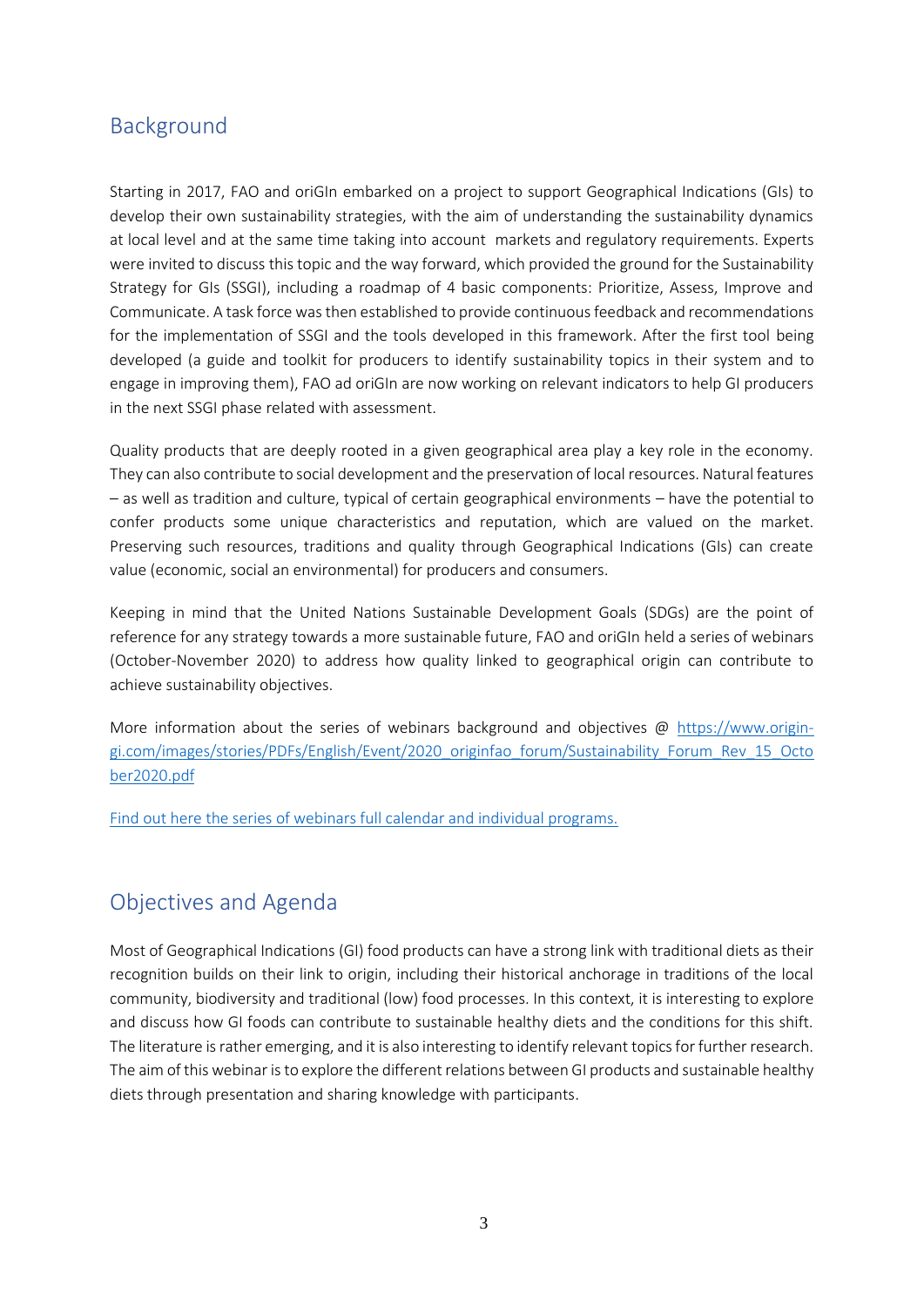## Agenda:

| 9:00  | Opening: Claude Vermot-Desroches, president of oriGIn and oriGIn-France, and<br>Florence Tartanac, FAO                                                                                                              |
|-------|---------------------------------------------------------------------------------------------------------------------------------------------------------------------------------------------------------------------|
| 09:10 | Key Presentations:<br>- GI and health: a first review of literature and approach by categories of products,                                                                                                         |
|       | Bin Liu, nutrition and food system officer FAO<br>- Importance of biodiversity and local conditions for sustainable diets, Barbara<br>Burlingame, Professor of Nutrition and Food Systems at Massey University, New |
|       | Zealand<br>- Importance of the microbiota and how GI can contribute, Christophe Chassard,                                                                                                                           |
|       | French National Research Institute for Agriculture, Food and Environment (INRAE)<br>- Everyday eating and GIs - tradition and health, Virginie Amilien and Gun Roos,                                                |
|       | researchers at Consumption Research Norway SIFO at OsloMet - Oslo<br>Metropolitan University in Norway.                                                                                                             |
| 10:00 | Breakrooms discussions towards recommendations for practitioners and public<br>authorities                                                                                                                          |
| 11:00 | Wrap up and conclusion                                                                                                                                                                                              |
| 11:30 | End of the webinar                                                                                                                                                                                                  |

## <span id="page-3-0"></span>Main findings

The webinar was very fruitful in exploring various mechanisms for GI products to contribute to healthy diets, while highlighting the need for further research to define better the conditions for such contribution and to raise awareness of stakeholders starting from producers themselves. Among the mechanisms, the following were particularly addressed during the discussions:

GI products relate to diversity which is at heart in balanced diets: diversity of local conditions influencing the diversity and profile of nutrients, varieties of genetics, varieties of active compound in the final product due to the traditional processing methods; many examples of specific food compared to its generic counterpart illustrate how the variety and the place where the food is grown create significant nutritional differences.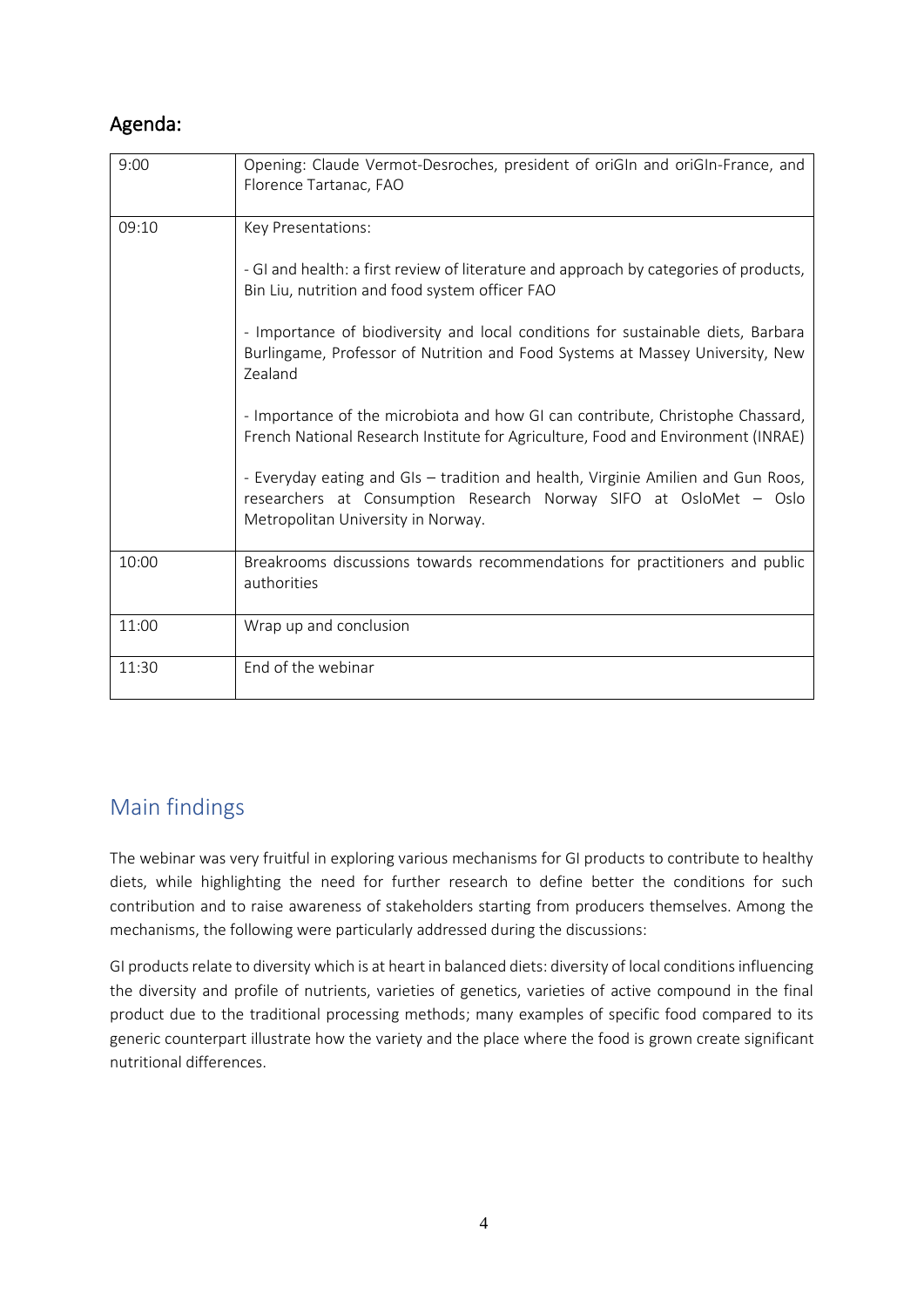- GI products are rather non or low processed food, in opposition to the ultra-processed foods<sup>1</sup> as defined within the NOVA classification system, which cause excess calorie intake and weight gain as a cause of chronic diseases; in the same approach, GI products have a rather small list of ingredients (putting apart spices) and no artificial ones, compared to more processed foods, and traditional processing methods tend to better preserve the food matrix with a positive impact on health as opposed for modified structure (e.g. cracking).
- An important part of GI food products are fermented foods, and these bring a crucial element for health with the microbial diversity, because of health interaction with the microbes but also the related richness of the product it (metabolites that can be produced and can have positive impacts).
- The possible influence of the cultural dimension and reputation of the GI products on the modalities of consumption, but there is a need of research to look at this issue as well as at the cultural references of GIs products and their impact on consumers' behavior.

The three topics for discussion (Group a: How to develop further the knowledge on the link between traditional products, GI, and sustainable healthy diets?; Group b: "How to raise awareness of producers on how to better preserve the nutritional quality of their products?"Group c: Following which indicators, and according to which modalities, better communicate to consumers on GIs can contribute to sustainable healthy diets?) were very valuable and provided key illustrations and recommendations for future research and activities in each area.

#### More specifically, the following issues were highlighting :

- Many anecdotal evidence suggests that there is a nutritional advantage of GIs. The presence of ancient breeds/endemic crop species/local varieties, intrinsic quality, adaptation to the terroir are all features eventually contributing to the nutritional quality of a GI. Also, GIs can enable diversified diets and nutritious diets. But there is a general lack of scientific evidence on the nutritional quality of GI products, both in terms of nutritional components and nutritional aspects (e.g. digestibility, assimilability).
- Specifications can be a tool to strengthen or preserve nutritional quality, but producers often lack knowledge or are simply not aware of specific nutritional/health aspects. When they are aware, they might not know how to value them and producers' organizations often do not have the financial capacity to carry out analysis or studies and explore nutritional correlations/aspects in their products.
- There is a need to communicate on GI and nutrition while being confronted with campaigns against salt, fat, animal-products.

#### The main recommendations from the discussions include:

- Conduct more research on GI products as being not highly processed
- Improve the quantity and quality of food composition data, focusing on biodiversity and microbiological diversity, at international level (e.g. reinvigorate the FAO INFOODS data system), and at national level (national food composition programs); Improving the knowledge about the food safety of GI products
- Inform and educate taking cultural aspect in consideration. To help to indicate to the consumers how to integrate some GI products in a balanced diet; use of more interaction

 $1$  The manufacture of ultra-processed include the fractioning of whole foods into substances, chemical modifications of these substances, assembly of unmodified and modified food substances, frequent use of cosmetic additives and sophisticated packaging.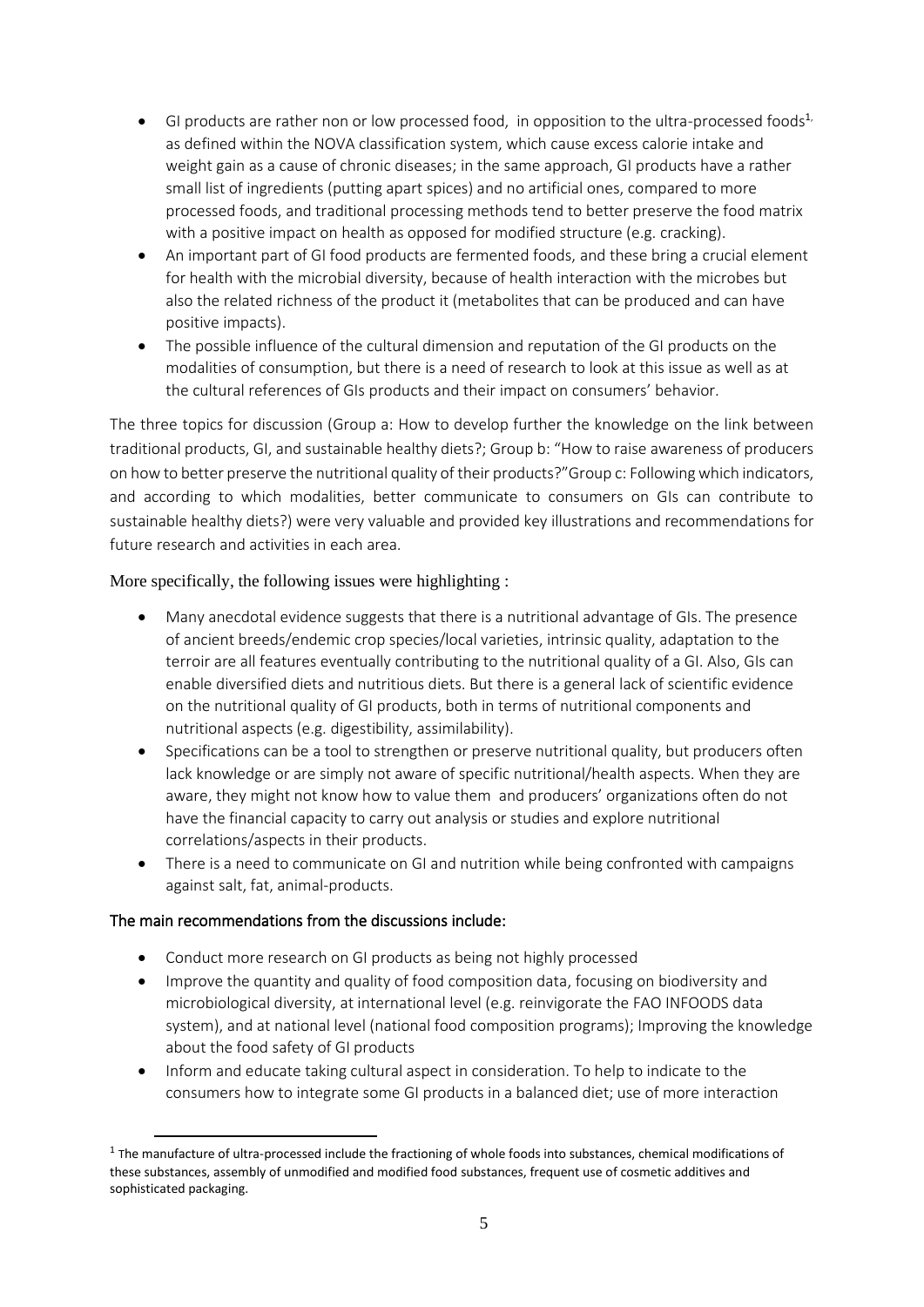instead of classical marketing information which is not very helpful develop (more educational programs, more interactivity with the shoppers and eaters) and prefer long-term communication campaign highlighting the multiple dimensions and values of GI: taste and pleasure (happiness), traditions (regions, collective action), etc.

- Improve consumers' knowledge about processed and ultra-processed food and their differences and how it can have effects on health and advocate for more regulations at institutional and national levels on this issue.
- Include nutrition experts in GI working groups to support producers in the development or assessment and improvement of their GI specifications. Role of international institutions (oriGIn, FAO, WIPO, others) to ensure that producers are properly coached and accompanied in both (quality) specifications drafting as well as follow-up activities.

## <span id="page-5-0"></span>Opening: Claude Vermot-Desroches, president of oriGIn and oriGIn-France, and Florence Tartanac, FAO

#### Claude Vermot-Desroches

Mr. Vermot-Desroches was pleased to take part in this series of webinars co-organized by the FAO and oriGIn. He said that GIs can play an important role for better diets and praised the FAO and oriGIn to explore this new issue in the framework of their cooperation on GIs and Sustainability.

He finally pointed out that GIs have many assets, as real socio-economic and environmental projects and many surrounding systems (economic, legislative, political systems)., He stressed that there is a real enthusiasm to strengthen GIs and sustainability and encourage cooperation among different actors, which is the objective of the webinar.

#### Florence Tartanac

Ms. Tartanac was pleased to take part in this series of webinars co-organized by FAO and oriGIn, within the framework of their collaboration in particular on this new emerging topic of "how geographical indications are contributing to sustainable healthy diets".

FAO is working on GIs as a tool for sustainable agriculture and full development since 2007, mainly through technical assistance and development of knowledge. More recently, the food and nutrition division began to explore further the GI contribution to sustainability, more specifically looking at its contribution to healthy diets (i.e. coming new publication to be released by FAO on nutrition and health potential of geographical indication foods).

Ms Tartanac highlighted that thanks to the webinar, participants would have the opportunity to build bridges between sustainable GIs and sustainable healthy diets as this concept is putting together both sustainability and healthiness. Though this concept is not new, it is currently coming back on the agenda, even if there is an open debate at the members' level. Together with WHO, FAO released one publication on *Guiding Principles [on Sustainable healthy diets](https://www.who.int/publications/i/item/9789241516648)* that already provided useful elements for the Sustainability Strategy for GIs. The sustainability strategy for GIs, started in 2007 in collaboration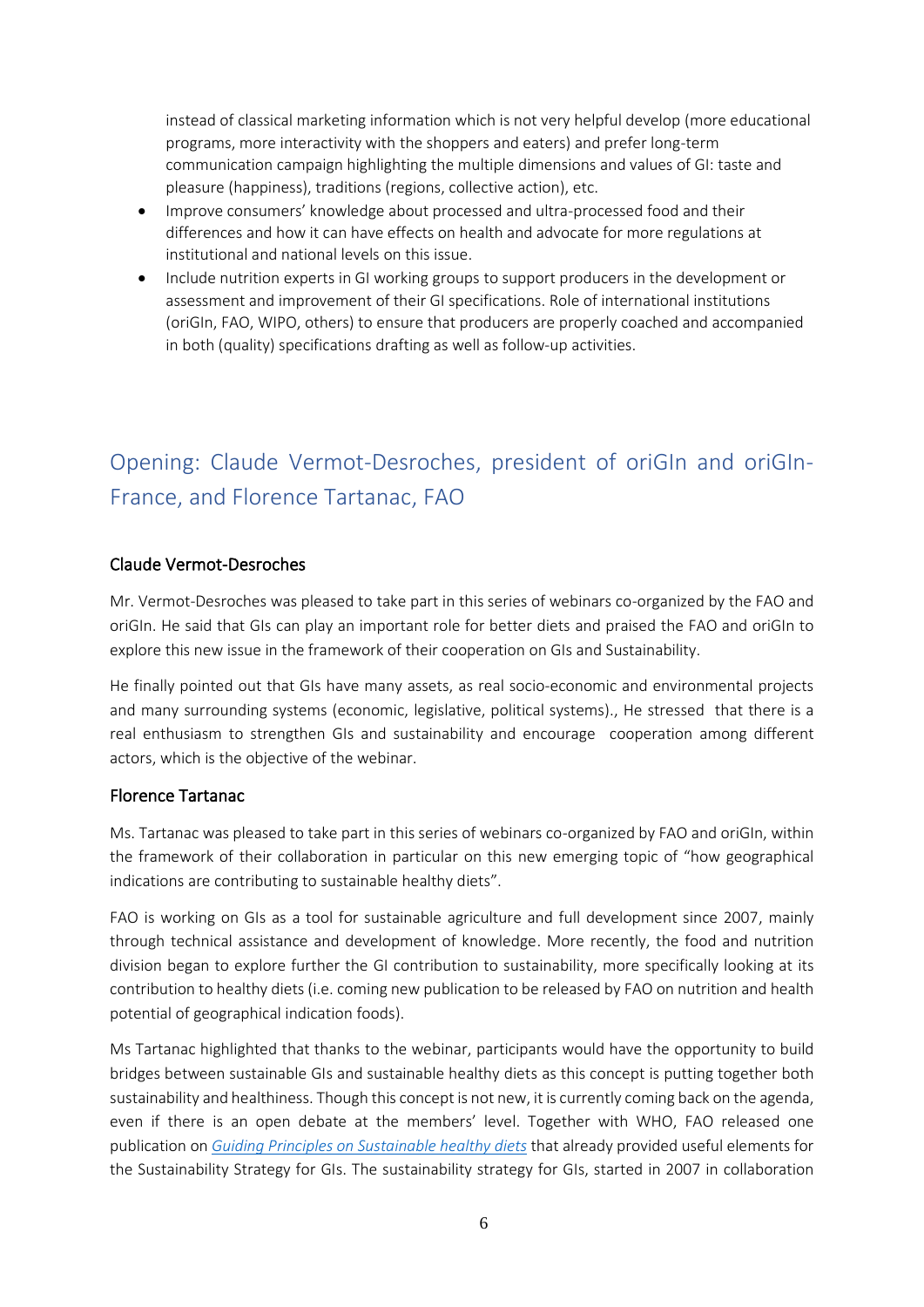with oriGIn and was approved in October 2017. Some tools and guidelines are now being developed and this webinars series is also part of it to raise awareness and develop knowledge on GIs and sustainability.

The aim of this webinar is to identify relevant indicators regarding the GIs contribution to nutrition and health. We hope that the presentations and discussions will provide the key elements, taking into account that this webinar benefits from the most recent knowledge and experiences and can represent a good start for medium and long-terms collaborations.

## <span id="page-6-0"></span>Key Presentations

### <span id="page-6-1"></span>GIs and health: a first review of literature and approach by categories of products, Bin Liu, nutrition and food system officer, FAO

Many researches done on GIs focused on their contribution to preserve local biodiversity, local natural resources, their socio-economic impact for producers, rural development and preservation of traditional knowledge.

There are also studies on consumers' standards and attitude towards GIs but there is a gap between the attitude towards GIs as quality products and the quality of the food itself from a health perspective. *What it is the nutritional quality of a GI product and what role do GI products have in diets? How the diet and health relationship work?* 

A bad diet causes malnutrition which includes both undernutrition and over nutrition and contributes to non-communicable diseases which is very serious problem for almost every country around the world.

There are not many studies on the nutrition quality of GI food in diets. The methodology we used in the FAO study is the following:

- Selection of different kinds of GI food and their nutritional values (dairy products, rice, so it covers a wide range of possible food and nutrition qualities).
- Review of each products production processes and their possible nutrition and health impacts as they included nutrients and bioactive compounds.

The case of "Furu", a Chinese tofu product, as soybean products are really common in Asia and West Africa (similar products with common properties exist in Japan and, South Korea, Indonesia, Nigeria, China…) was presented. The production process of Furu is similar to the cheese's one and includes inoculation and maturation, two processes that have proven to have good effects on nutrition and health.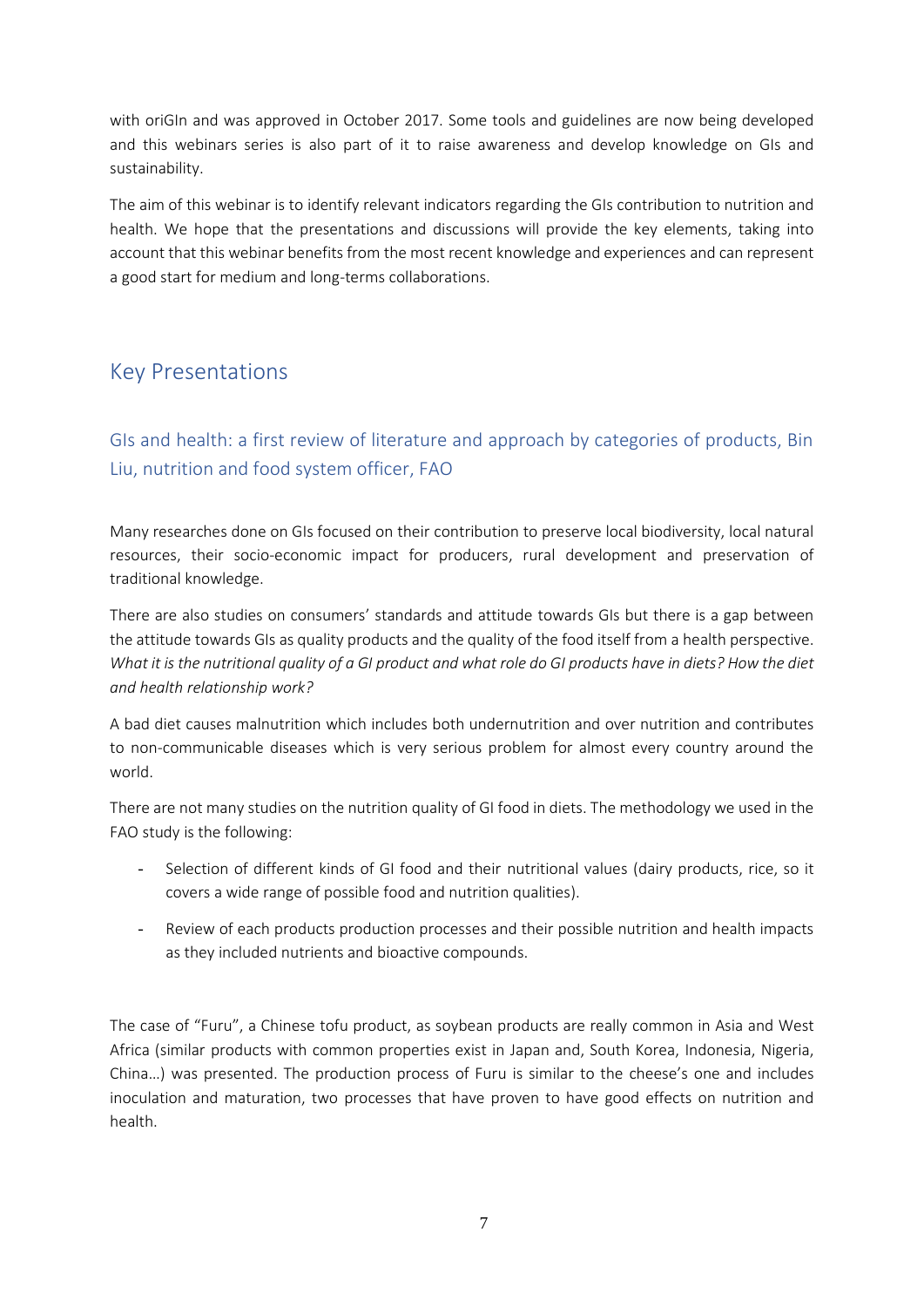#### Nutrition and health effects

#### Positive effects:

- Fermentation increases minerals (Fe, P, Zn, Ca, etc.) and vitamin B12
- Isoflavones after fermentation:
	- o ↑aglycone (higher physiological activity)
	- o ↓glucoside
- Short peptides

#### Negative effects:

- Long maturing time (months) in brine especially for GIs, very salty.
	- $\circ$  > 2000 mg/100 g
	- o esp. GI because of longer maturation time.
- Furu is categorized as a condiment and cannot be eaten alone.

#### General issues

There is no nutritional consideration in GI specifications. The contribution of GIs to healthy diets depends on the inclusion of GI food in diets, especially by substitution (e.g. use furu instead of salt in cooking) and on the influence on consumer behavior (is nutrition an appeal for consumers?). \

In terms of limitations of the study, there are very limited rigorous human studies to establish links between GIs and nutrition ;NCDs are multifactorial but a healthy diet does reduce the risks of many NCDs.

#### Ways forward:

- To include nutrition in GI specifications ;
- To develop nutrition as consumer appeal ;
- To raise producer's awareness on the nutritional quality of their GI products ;
- To have better, updated food composition tables ;
- To improve the capacity building for research into nutrition, esp. the local institutions
- To tackle the great scientific challenges (Microbiome and fermented foods, Human studies, Interaction (specific compounds  $\rightarrow$  synergy)
- To have systems thinking in nutrition policies

[Click here for the full presentation.](https://www.origin-gi.com/images/stories/PDFs/English/PPT/oriGIn-FAO_Series_of_webinars_2020-PPT/Bin_Liu-oriGIn_webinar_2020.pdf)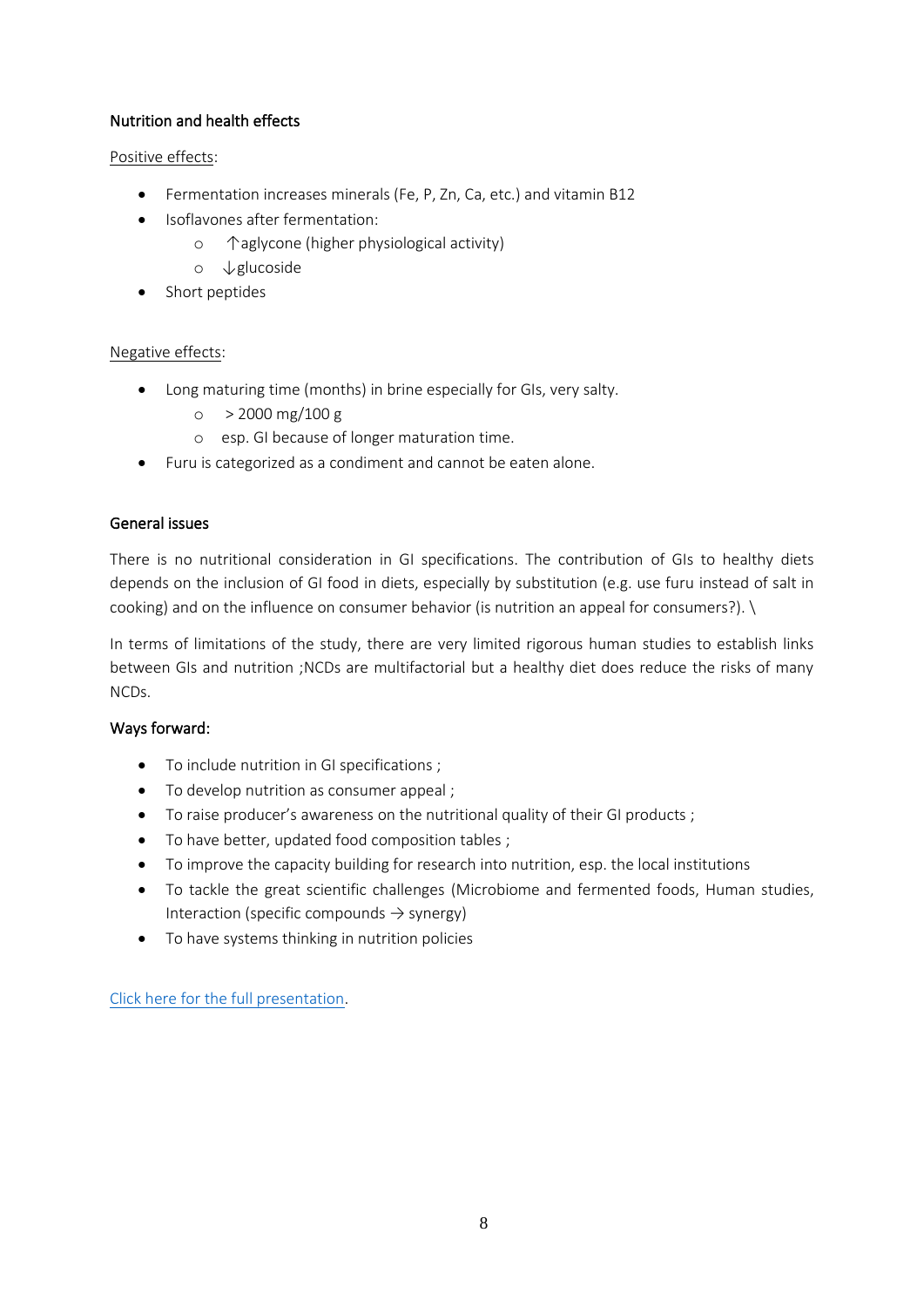### <span id="page-8-0"></span>Importance of biodiversity and local conditions for sustainable diets, Barbara Burlingame, Professor of Nutrition and Food Systems at Massey University, New Zealand

This topic is an illustration of the importance of biodiversity for food nutrition and sustainable diets. "Sustainable diets" is not really a new topic as it was first introduced into the scientific literature in the 80s but did not make much of an impact at that time and healthy diets took priority on sustainable diets - food industry promotion of healthy diets from the perspective of the health sector i.e. nutrients as the fundamental unit of nutrition.

In 2010, the FAO organized an international scientific symposium on sustainability (biodiversity was the theme) and proposed a consensus definition for sustainable diets which is as follows: "*Diets with low environmental impact which contribute to food and nutrition security and healthy life present and future generations"*.

The healthy component is intrinsic to the same concept of sustainable diets: protective and respectful of biodiversity and ecosystems, culturally acceptable, accessible, economically fair (for the producers) and affordable (for the consumers). They are nutritionally adequate, safe, and healthy while optimizing both natural and human resources.

The concept of sustainable diets and biodiversity and, indirectly, geographic origin related to quality came up in the high level panel of experts' reports (i.e. HLPE Reports #12 on Nutrition Influence Systems; #14 on Agroecology and other innovative approaches for sustainable agriculture and food systems that enhance food security and nutrition and #15 on Food Security and Nutrition: building with global narrative toward 2030).

- In the report #15 on Food Security and Nutrition: building with global narrative toward 2030, it was specified the need to facilitate the supply of culturally acceptable diverse basket of foods of both plant and animal origin to ensure sustainable diets and to facilitate biodiversity conservation through sustainable use by promoting the production and consumption of nutritionally rich neglected and underutilized species and local varieties.
- Another important recommendation relies on the fact that looking at the definition of food security, it includes four dimensions: availability, access, utilization, and stability. However, it is not enough, and the high-level panel of experts recommended to the CFS - the Committee of World Food Security, to add two more dimensions to the definition of food security:
	- sustainability
	- agency: dimension that empowers people in achieving food security

#### Illustrations on nutrients and ecosystems and traditions.

Example 1: Mares' milk, a food of animal origin very popular in Mongolia. This milk produced in a given terroir, and local ecosystem provides nutrients to the local population in Mongolia, which is landlocked and chronically food insecure according to the FAO definitions.

Mongolians get their omega-3 fatty acids (mainly present in sea food fish and shellfish and other marine species) from the milk of Mares horse, a local breed, as result of the combination of a genetic trait of that animal and the biodiversity within the native grasslands in Mongolia. Those animals have these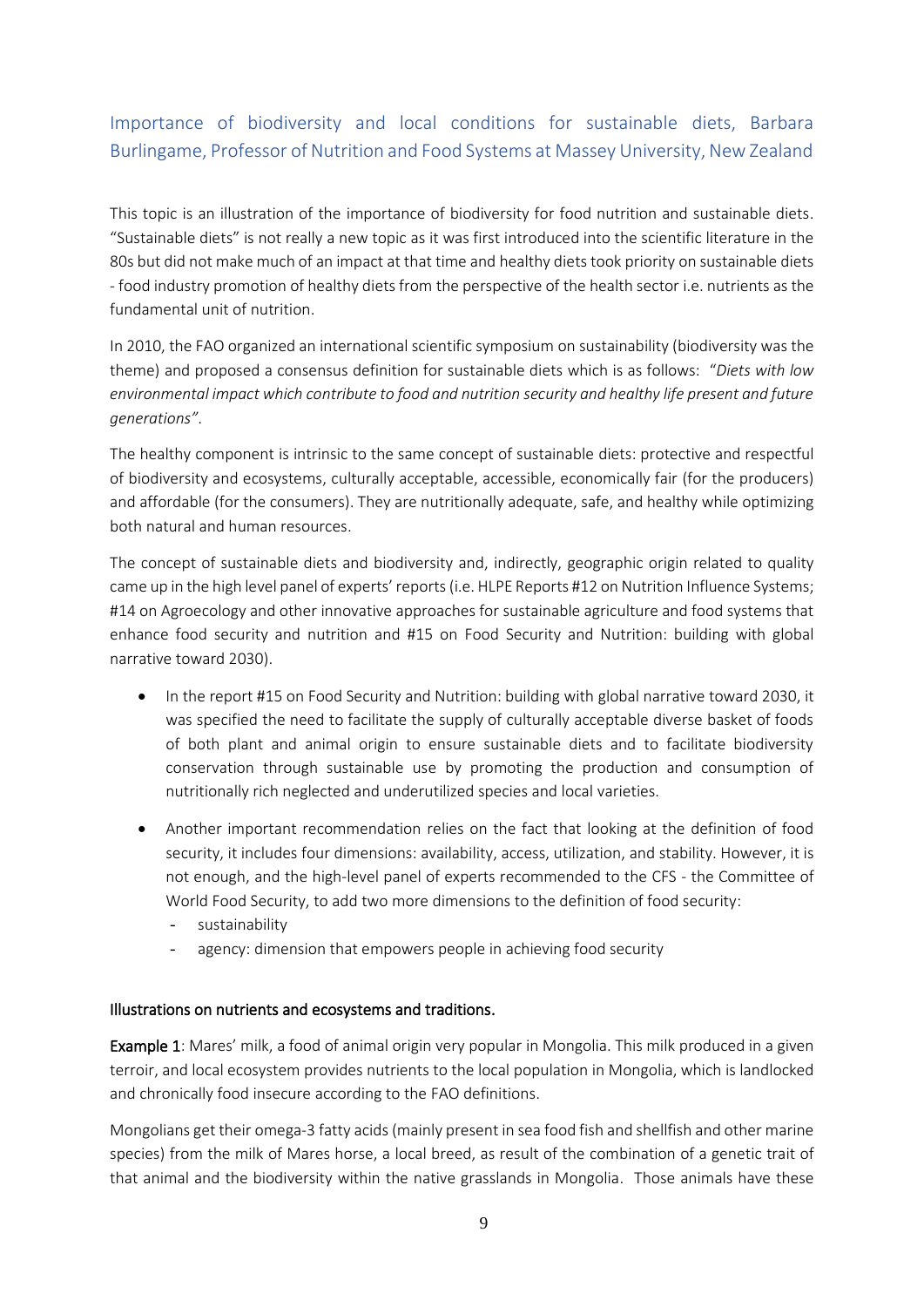omega-3 fatty acids in their meat and their milk and can provide the needed nutritional values to the population. This is an example of a sustainable diet based on local ecosystem approach and local quality products which could qualify as GIs.

Example 2: A study from the Federated States of Micronesia

During the 70s and 80s the populations have neglected their biodiversity and were importing convenience foods and other manufactured foods from developed countries. The health sector noted that the population, especially the children, were suffering from micronutrient malnutrition (i.e. vitamin).

One of the initiatives was a nationwide program to supply vitamin A to the population but it was not very effective. At the same time a scientist involved in this work on indigenous people's food systems started analyzing the local bananas.

- Native bananas part of the ecosystem contains more than 8500 micrograms of provitamin A carotenoid ;
- Imported bananas contains no provitamin A carotenoid (less than 5 micrograms per 100 grams)

There are many examples where the biodiversity of the local conditions provides the adequacy to the diet of the population. A study covering 12 different world regions proved that more the local populations strayed from their traditional diets, including food linked to their ecosystem and biodiversity, more chronic diseases micronutrient malnutrition raise. .

Others examples (i.e. rice, wheat, grape…) emphasized the fact that there are many differences at the genetic level and this is why diversity related to that genetic resource itself is important. Within the same species, there are plenty of different varieties found in different locations, different terroir, geographic situations and their differences are huge (i.e. protein, micronutrients other components related to glycemic index…). These are not just statistically significant differences, but nutritionally significant differences related to the variety and the place where it is grown.

Example of the grapes in Italy: different regions with different wines, the key difference in the grape variety depending on the combination of biodiversity and the place of origin.

[Click here for the full presentation.](https://www.origin-gi.com/images/stories/PDFs/English/PPT/oriGIn-FAO_Series_of_webinars_2020-PPT/Barbara_Burlingame-PPT_Geographic_indications.pdf)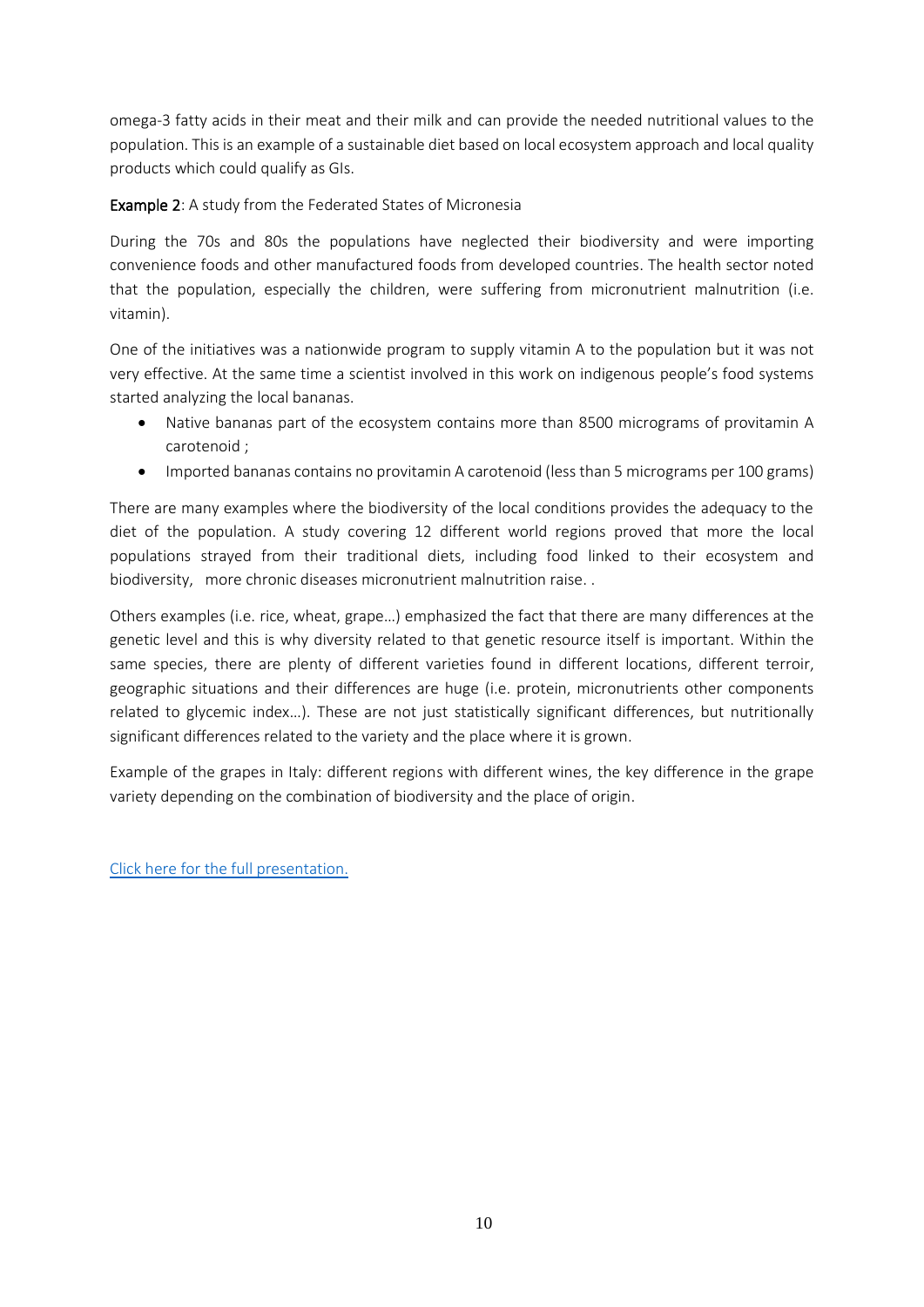### <span id="page-10-0"></span>Importance of the microbiota and how GIs can contribute, Christophe Chassard, French National Research Institute for Agriculture, Food and Environment (INRAE)

The gut microbiota has been an emerging field in scientific research during the last 20-40 years. Humans' intestine contains about 1.2 kg of bacteria and there is a huge diversity in terms of microbes at the species level (more than 2000 or 3000 species). The most important element is the diversity of the microbiota and its balance as the microbiota can be in two states:

- Eubiosis : balance microbiota.
- Dysbiosis: when the microbiota is changed, its composition is different, most of the times diversity is reduced.

This concept is important because scientists from many different groups worldwide clearly notify the risks associated with dysbiosis, and related diseases (i.e. gut-brain axis disorders or functional disorders, inflammation related disorders).

#### Hypothesis:

The massive change in lifestyle, especially in western countries for the past 60-70 years, right after the Second World War led to the observation of a change in the balance between infectious diseases (decrease) and the immune disease (increase). The hypothesis connects the increase in immune diseases for the past 40 to 50 years to the less exposure of environmental factors relied to it (i.e. microbes), which is true for many different foods and diets.

Interaction with the microbiota and connection to diagnosis that can occur, using fermented food (cheese, kefir…) can impact human health. An important point is the complexity and diversity of microbes and of course GI products are interesting on this point.

Example of the microbial composition of cheese. The recent research on cheese microbiota effects on guts is mainly focused on probiotics, but in fact they represent a very limited group of microorganisms (Lactobacillus) while there is less knowledge on others groups and their benefits and colonizing potentials for the gut microbiota.

#### Impact of cheese on the human gut microbiota.

The different studies done on this topic have controlled the survival of this cheese microbes in the gut microbiota (i.e. Camembert type of cheese), and they showed that these microbes can survive in the guts but also that it is possible to modulate the gut microbiota after cheese consumption.

→ There are different responses depending on the cheese type and its characteristics (especially its microbiota). Microbial association can be positive for the health.

#### *How to collect the potential effect of this food?*

There are some data from epidemiological studies that show raw milk consumption can contribute to the child protection against asthma, allergies, immune diseases, and respiratory infections. For cheese, authors have demonstrated that cheese consumption would contribute to the child protection against atopic dermatitis and food allergies: before 18 months can have direct impact at six years old child.

#### **Conclusions**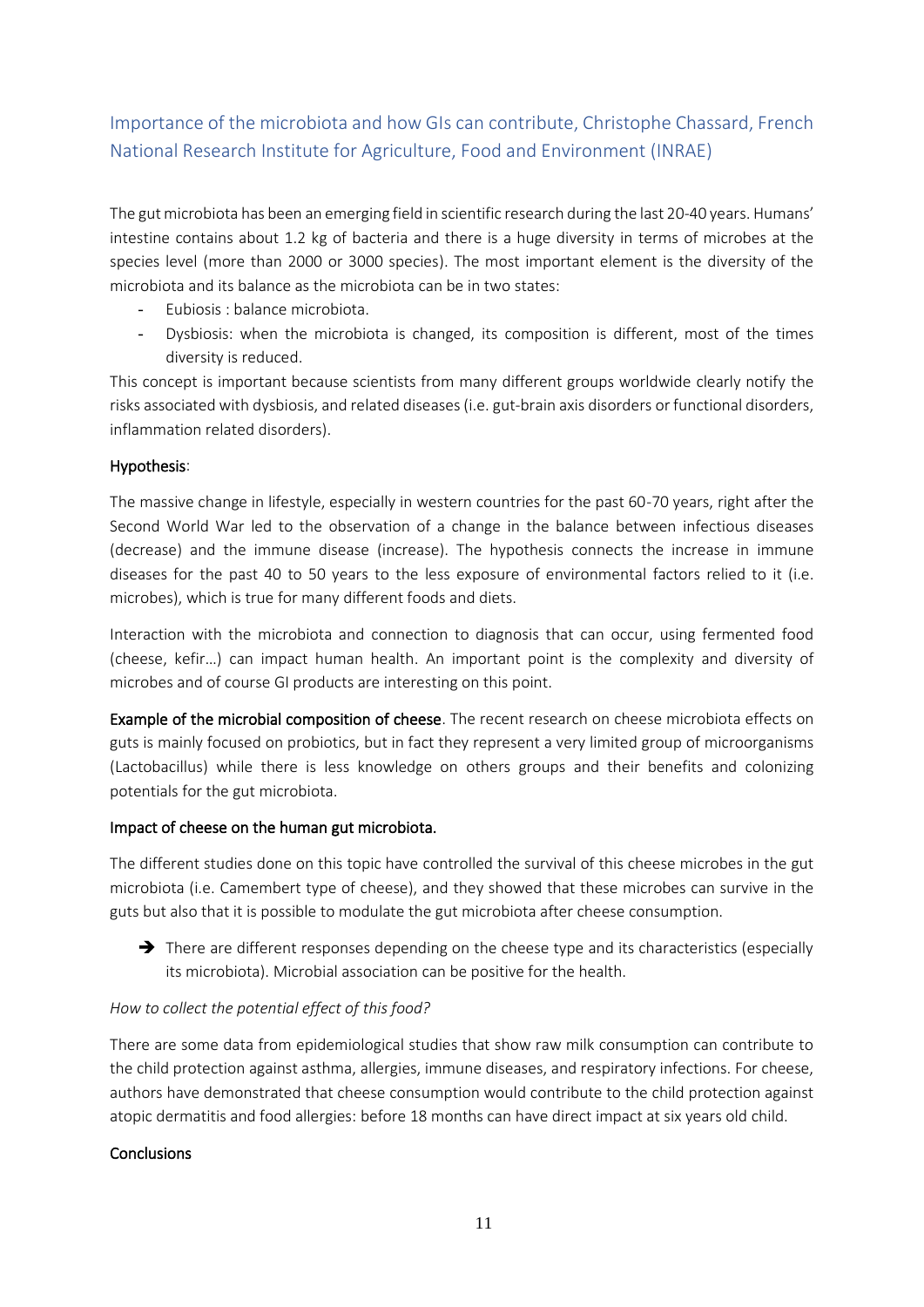- Fermentation has a great role in producing bioactive peptides and vitamins that can be interesting for nutrition. Microbial organisms are also important as they interact directly with the immune system.
- The most crucial element that can be found in fermented GIs products is the microbial diversity because of health interaction with the microbes but also the related richness of the product it (metabolites that can be produced and can have positive impacts).
- There are also data on cheese that shows that they can have positive impacts on blood pressure for instance and as a protection against some diseases.
- It is finally very important to promote research at the higher level, but it is also possible to do more on preclinical level by working with models.

#### [Click here for the full presentation.](https://www.origin-gi.com/images/stories/PDFs/English/PPT/oriGIn-FAO_Series_of_webinars_2020-PPT/Christophe_Chassard_-Pr%C3%A9sentation_Webinar_FAO-16112020_last.pdf)

<span id="page-11-0"></span>Everyday eating and GIs – tradition and health, Virginie Amilien and Gun Roos, researchers at Consumption Research Norway SIFO at OsloMet – Oslo Metropolitan University in Norway.

The Strength2Food research project, involving about 20 researchers and seven countries, assesses the impacts, exchanges knowledge, and informs policy making on sustainable food chains with the aim of improving the effectiveness of current policies on food quality designations. The project explores a possible contribution of GI products to diversification and more sustainable consumption. The research adopted a qualitative consumer approach (consumption perspective).

When speaking about consumption, there is are at least four phases to consider:

- to plan ;
- to purchase ;
- to use;
- and throw away.

#### *How can we link GI food products with all those phases in consumption? Or can we do it better than now? Is there any meaning to do it?*

The focus is on the consumers' collective approach and on the potential and cultural identity of GI products and on the eventual way to promote this link. It is not so often that we used the consumer gaze as the prism of consumer practices about GIs. The main reason is that consumers know very little about GIs and do not associate them to health.

- One reason could be linked to the use of GI and the fact that we were studying everyday consumption as there is a huge difference between everyday consumption and special occasions.
	- o While sustainability can be part of everyday eating, GIs are often part of the second group because of their typicity, traditionality, originality and price.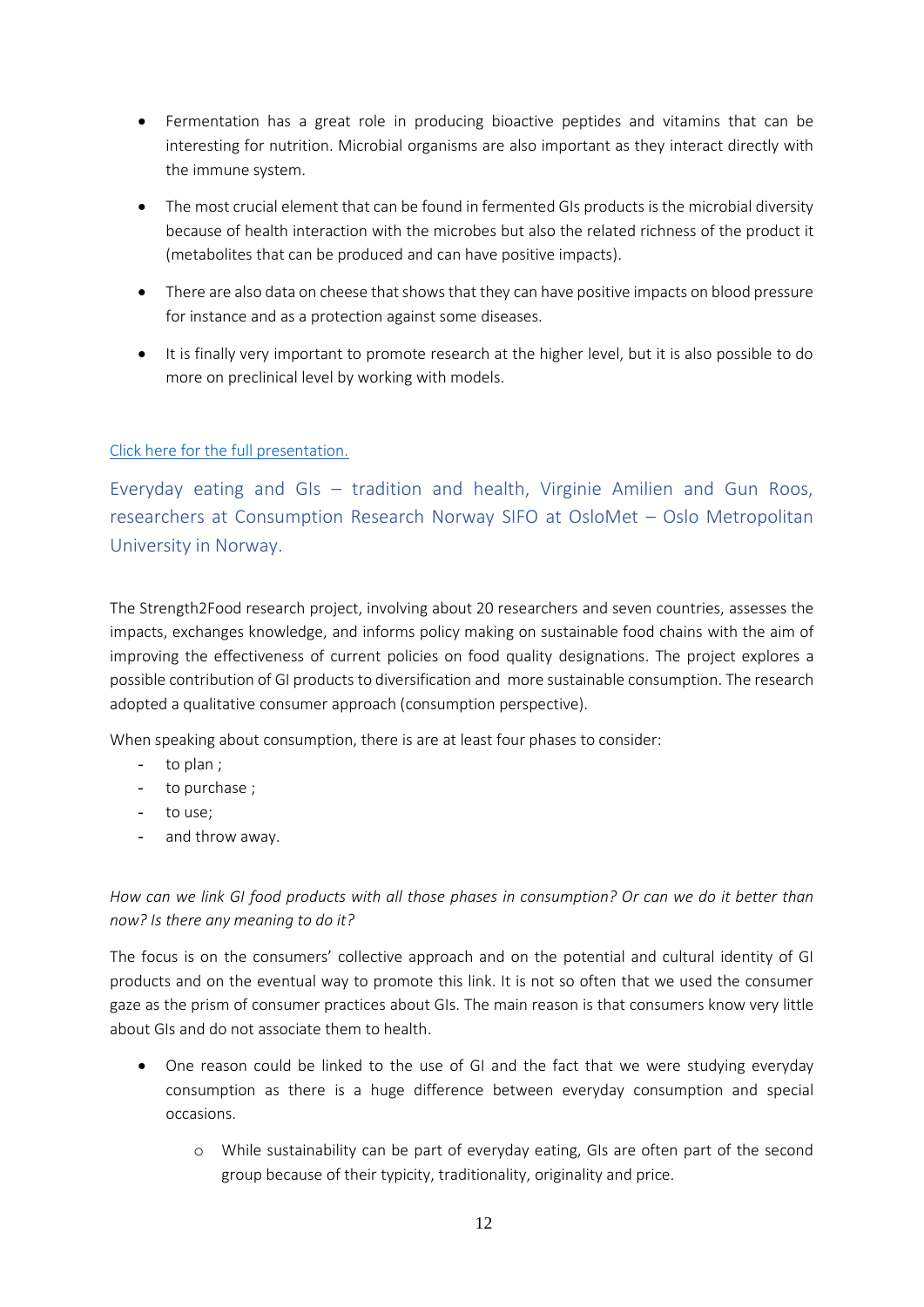- o Health is usually a central issue in relation with daily consumption, as "special occasion" are related more to pleasure, taste, culture, tradition and hence, health may be not so important in this second group.
- The second reason could be the meaning of the GI (i.e. "why those labels do exists and what can consumers get from them?"). Consumer's information is often considered the reason of labelling (i.e. PDO and PGI). Nevertheless, GIs are not established for consumers' information or related to consumers' consideration - except very special cases - as they are mostly about supporting the work and culture, the protection of cultural heritage.
- → It means that GIs are built on very strict specifications, but individual health and wellbeing are often not an explicit element included

The project looked at the trend to improve the effectiveness of current policy on certain quality food:

- We did some qualitative work on the field with households across seven countries to observe the everyday food practice in shopping. The results showed that there are some GIs products used every day but not so many.
- A quantitative study was also done on the recognition of EU labels by country and it appears that the recognition rates are generally higher in some of the southern European countriesthan in northern European countries with low rate.

Both these approaches underlined that consumers do not know much about GIs and the specifications that many producers must follow and respect. There may be here a potential to inform more about the types of specifications which are contributing to diversified and healthy diets.

Regarding the way GIs are processed, they are both sort of fresh product and more processed.

- For the fresh products. It seems like the consumers have ambivalent relationship with them: it may be better greener and healthier but maybe not based on solid background and on the contrary they can also associate GI with traditional food, based on older recipes and maybe too much salt and sugar content.
- About more processed GI products, they may be considered as more traditionally produced unlike ultra-processed products, so there might be some potential for these products.

#### Recommendations

- Regarding the link between GIs and health, all field works enlightened the importance of trust for local products for consumers and quality food. There is an intimate relationship between who has been producing or cultivating and the consumers. It could be a potential area of improvement (i.e. emotional practices).
- Know-how and local culture. Today presentation underlined the importance of global biodiversity, the added value shared is easily visible in small scale business (but GIs are not necessarily small scale).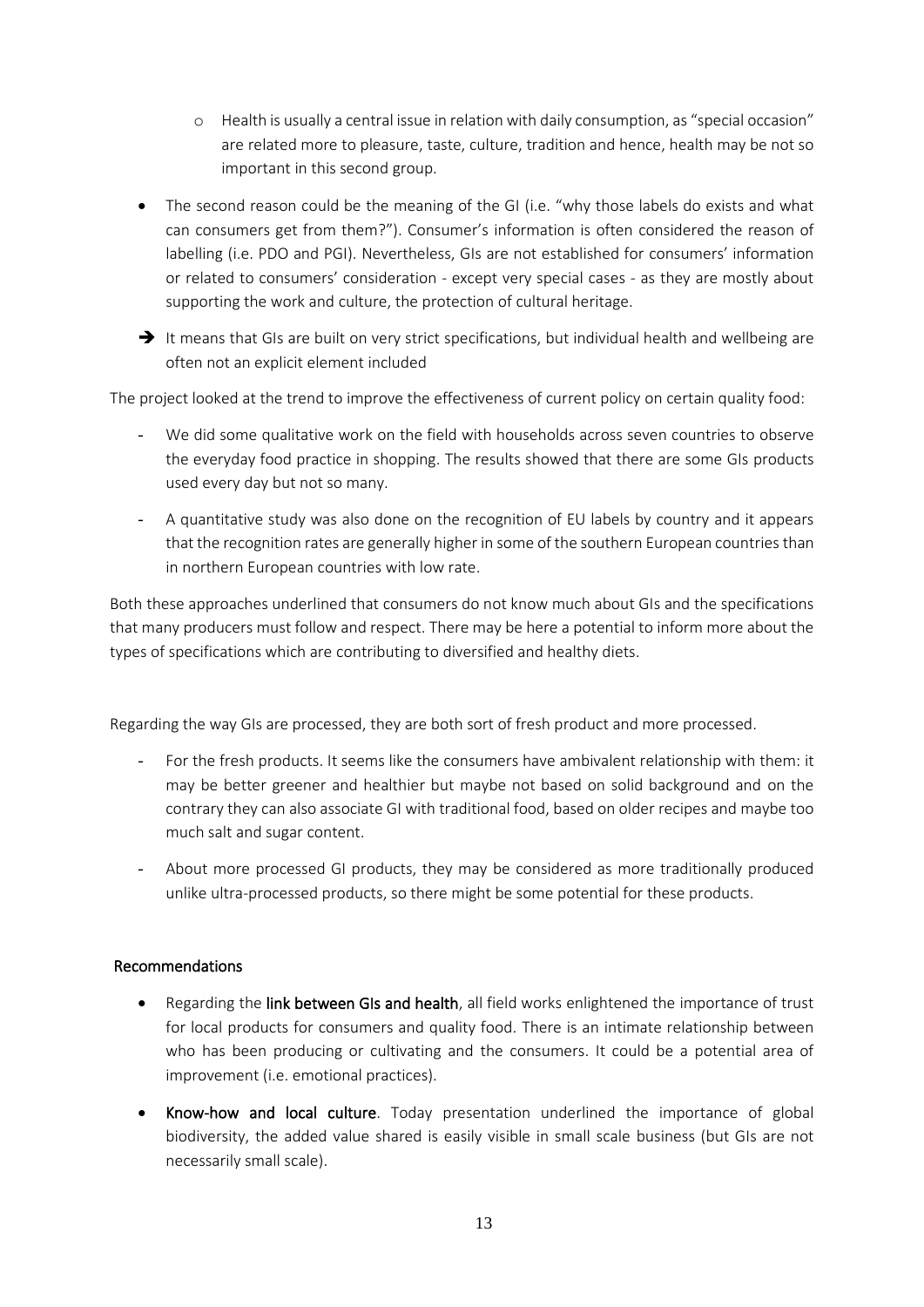- o For small scale there is a possibility to emphasize the intimacy between local place and local people/ consumers;
- o For large scale, we can find a similar relationship where people do not have a direct but a kind of virtual contact (i.e. hyper real knowledge of the GI).
- Cultural understanding of health. The consumers have not the same cultural frame about what is healthy or not, which increase the complexity of this issue. It is then important to frame what we mean by "healthy" in each case as it is important to define GIs from product to product (i.e. fresh product / process product that are completely different in terms of health).
- One solution could be to advice consumers: well-informed consumers have not the same approach to healthy food than common people.
- → Finally, before thinking a concrete contribution of GI products to diversify healthy diets and before further informing consumers, it is necessary to explore the impact of cultural frames understanding and knowledge.

#### Main conclusions

- GIs are not a visible part of everyday food practices but there is a close relationship between these products and what they represent and the trust of the consumers ;
- While consumers show a great interest in health, they do not really recognize GIs as healthier (i.e. use of pesticides and chemicals) ;
- *So then how to promote GI in health?* 
	- o We think that traditional marketing methods have shown do not work very well for GIs. But what can be done is to improve the relationship between producers and consumers and develop more educational programs, more interactivity with the shoppers and eaters ;
	- o There is a need of research to look at this issue as well as at the cultural references of GIs products and their impact on consumers' behavior.

[Click here for the full presentation.](https://www.origin-gi.com/images/stories/PDFs/English/PPT/oriGIn-FAO_Series_of_webinars_2020-PPT/Amilien_Roos_FAO_201118_1.pdf)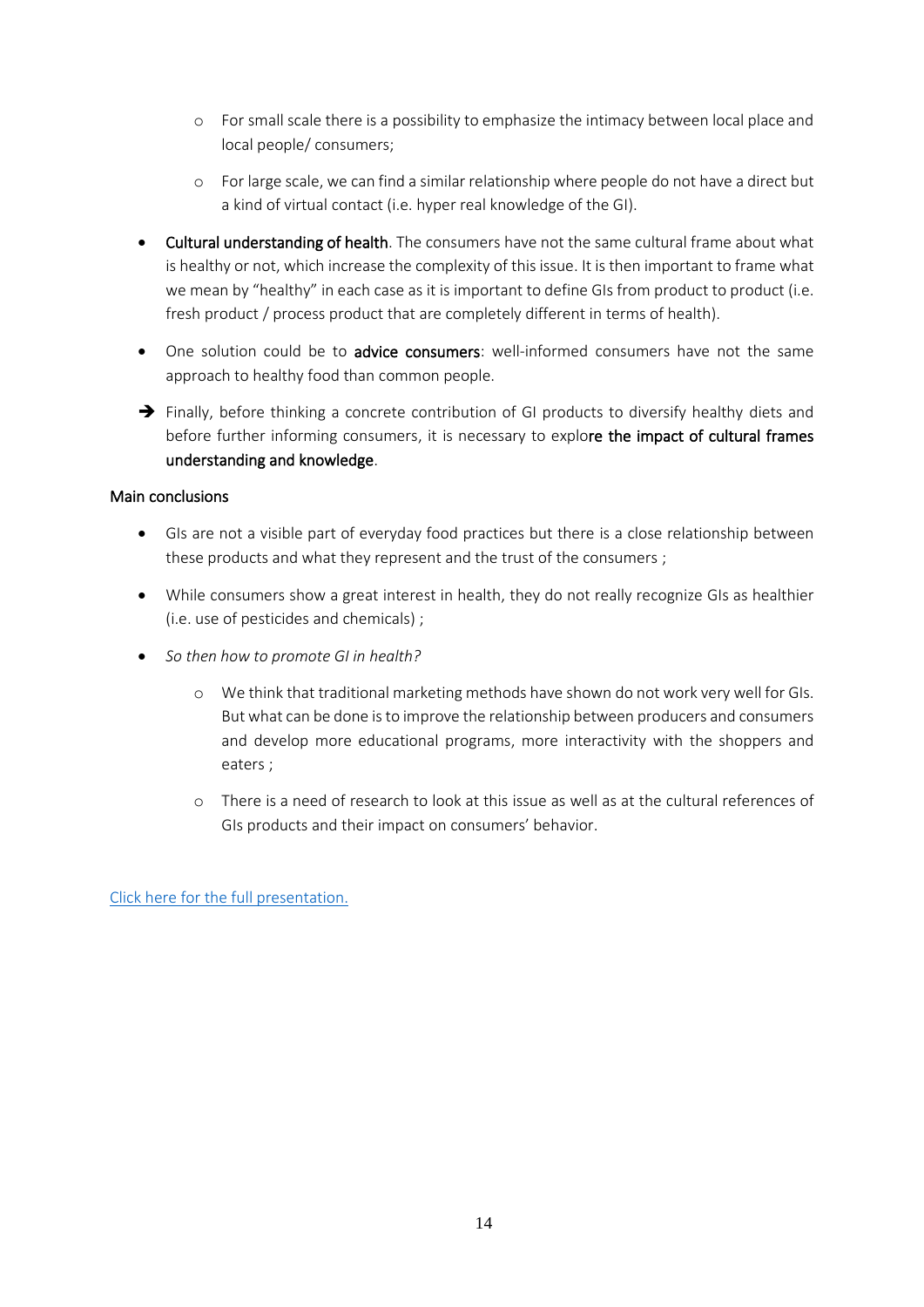## <span id="page-14-0"></span>Breakrooms discussions towards recommendations for practitioners and public authorities

<span id="page-14-1"></span>Group a: How to develop further the knowledge on the link between traditional products, GI, and sustainable healthy diets?

Moderator: Céline Spelle, Réseau Fromage de terroir

#### Introduction

We saw in the FAO background paper that there are three main mechanisms for GIs to contribute to healthy diets:

- GIs identify food with specific nutritional values due to a specific local condition. Diversity in agricultural practices is a key element to provide a diversity of nutritional profile in the products,
- GIs specifications can be tools to encourage the quality and nutritional and health aspects,
- GI products can also be part of a balanced diet and a way for consumers to diversify their intake and have more low processed food and with different quality of product.

#### Recommendations from the discussions:

- Improve the quantity and quality of food composition data.
	- o At the international level. Reinvigorate the FAO INFOODS data system, focusing on biodiversity in order to, among other purposes, identify the nutritional benefits of mainly raw and primary products and minimally processed foods and to encourage countries to continue to incorporate those data into their national food composition databases. In fact, one way to promote the healthy aspect of these local GI food products with is to ascertain and promote their unique nutrient content.
	- o At the national level. Countries that have national food composition programs should undertake a more vigorous analytical program analyzing nutrients and other bioactive beneficial non nutrients in their local food biodiversity or GI products (i.e. microbiota in cheese).
	- o Improving the knowledge about the food safety of GI products as it is an important information for consumers that can sometimes lack on GI products.
	- o Recommended method: to go straight to the policymakers and institutions in every country or organization as the European Union.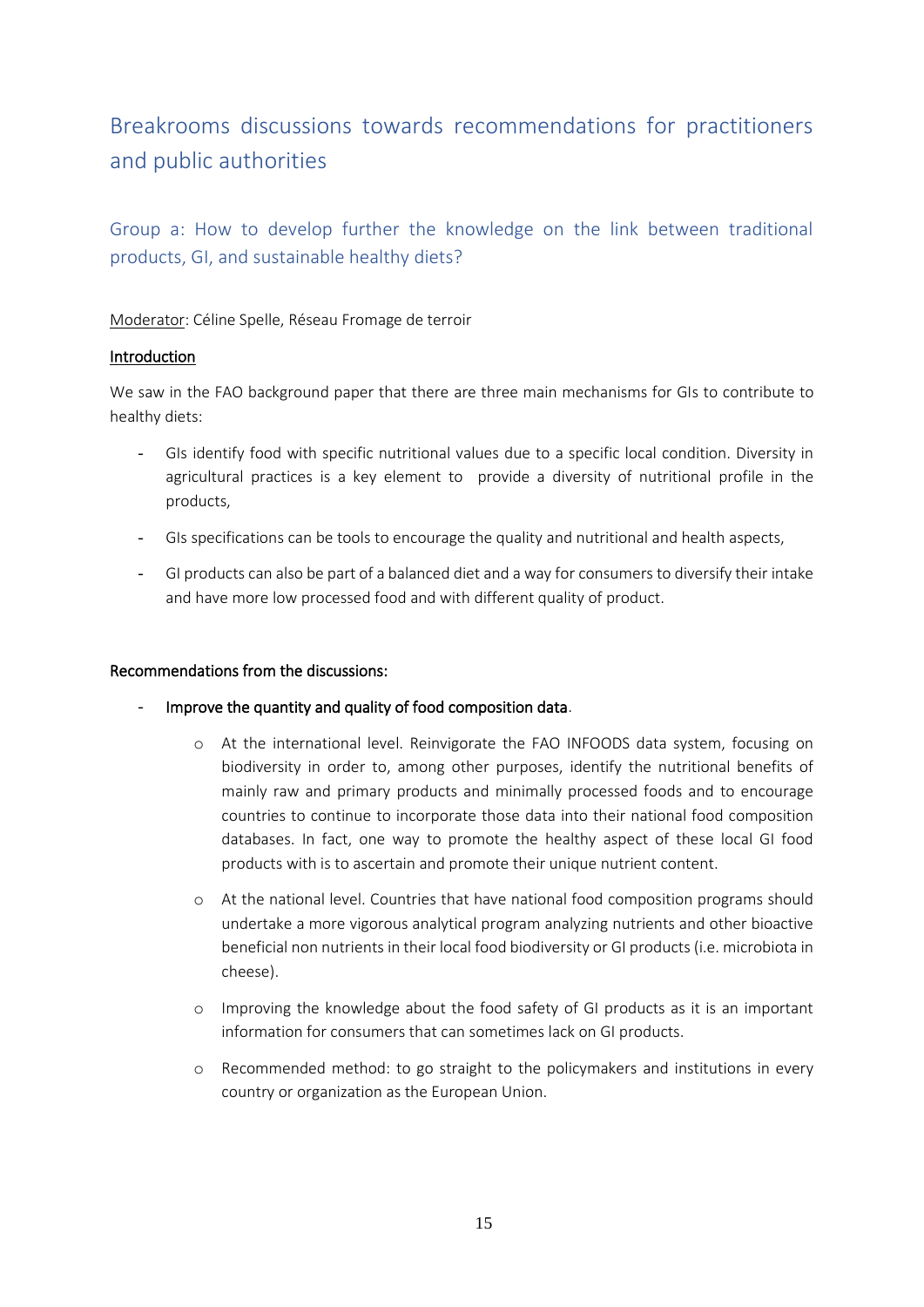Inform. Find a common method that could be useful and easy to understand for consumers and that could help to indicate to the consumers how to integrate some GI products in a balanced diet (i.e. serving size on the front of the packaging) knowing that consumers are confronted with too much information today and often get lost (i.e. difference in knowledge about GIs between southern and the northern Europe). This approach could be a more comprehensive tool in comparison with "traffic lights" or NutriScore Logo than can be controversial and reductive (i.e. Mediterranean Olive Oil, poorly rate despite its benefits for health).

#### o Recommended method:

- As classical marketing information is not very helpful regarding GIs (i.e. logo that are not seen or understand by consumers), what is recommended is the use of more interaction: research studies (i.e. in the USA) showed that interaction can be a useful tool to share information. Interaction can be an adapted way to inform about GIs by making the consumers understand how GI products are made and what a GI means, and thus developing in consumers a special interest for this kind of food. In the era of globalization, interaction can be a way for consumers to better understand their needs and how local production can provide them what they need (i.e. Mongolia diet, Mares' milk).
- Educate. For example, long-term programs in some south Europe countries (i.e. "Semaine du goût" in France) that can be developed in the rest of the world.
- o Taking cultural aspect in consideration. Need to take in consideration cultural aspects of GI products as they will always be kind of very rare and relatively expensive and special in diets in certain countries whereas they will go on being kind of commodities in their own region of origin. There must be a specific way of envisaging GIs, a way of diversifying and discovering other elements to locally rooted diets rather than having the idea of transferring, imposing or promoting a specific diet from a specific region to other regions.

#### On process and ultra-processed food.

- $\circ$  Improving consumers' knowledge about processed and ultra-processed food and their differences. Clarify more what ultra-processed food is and how it can have bad effects on health (i.e. lot of evidence showing that this ultra-processed food is contributing to NCDs). Document more on the process of GI products and highlight their differences with ultra-processed products that could be equivalent as GI products are relatively often low process food, more natural regarding their ingredient and specific characteristics.
- $\circ$  Recommended method. As ultra-processed food represents a health problem, there is a need to advocate for more regulations at institutional and national levels regarding the complexity of this issue (especially regarding consumers' knowledge) and the difficulty for consumers to understand it.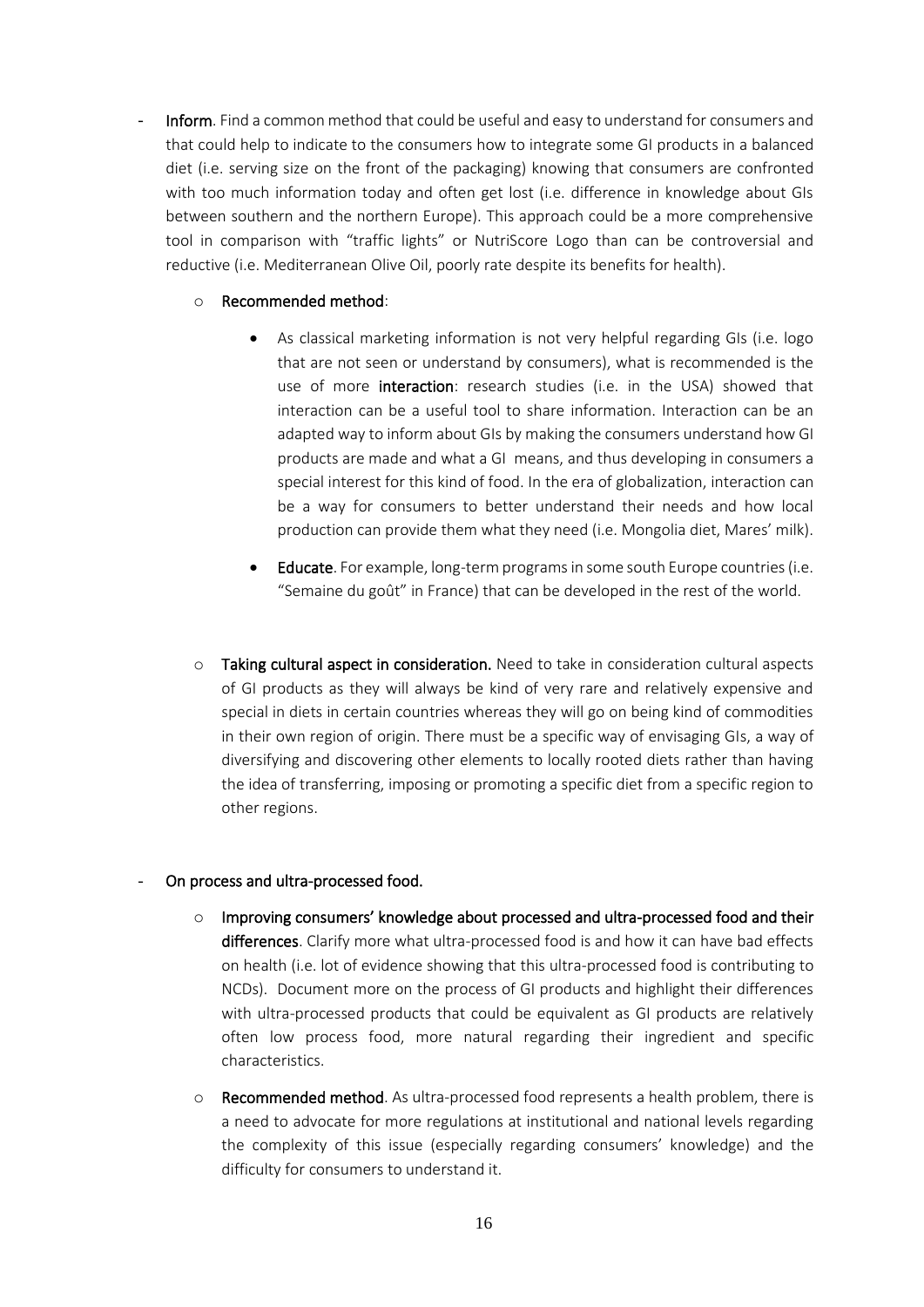Specifications can be a tool to contribute to healthy sustainable diets and research. Support producers while elaborating the specifications. Advocacy actions (i.e. SlowFood at national and European level to include more sustainable criteria in regulations regarding specifications production protocols for GIs; Slow Food work on this subject: [https://n4v5s9s7.stackpathcdn.com/sloweurope/wp-content/uploads/ENG\\_DOP.pdf\)](about:blank).

<span id="page-16-0"></span>Group b: "How to raise awareness of producers on how to better preserve the nutritional quality of their products?"

#### Moderator: Nathalie Vucher

#### Objective of the working group

Discussion on how to improve producers' knowledge on the way they can develop, preserve and give more value to the quality (nutritional) of their products and better communicate on it.

#### Research question

Society expectations are very high, and GIs could potentially benefit of a better nutritional value attributed to products. *How* can producers and their associations (where existing) give more value to the (broad) nutritional quality of their products? What is the role of specifications in this regard?

#### **Highlights**

- Anecdotal evidence suggests that there is a nutritional advantage of GIs. The presence of ancient breeds/endemic crop species/local varieties, intrinsic quality, adaptation to the terroir are all features eventually contributing to the nutritional quality of a GI. Also, GIs can enable diversified diets and nutritious diets (for instance some GIs could regulate the use of nitrate that normally confers a pink colour to food).
- EU NutriScore is not the best tool to assess a GI nutritional value. The nutritional matrix for instance is also very important, has a very strong impact on the metabolization and the way the body would use nutrients, and is not captured by NutriScore. Assessing the nutritional value of any GI product based on the strict standards imposed by NutriScore could risk compromising a GI product's specificity and/or identity. On the other hand, NutriScore would not allow to assess aspects as for instance sugar assimilation that is key to determining the broad nutritional value of a product. Other assessment tools are therefore needed.

#### Issues

- There is a general lack of scientific evidence on the nutritional quality of GI products, both in terms of nutritional components and nutritional aspects (e.g. digestibility, assimilability).
- Producers often lack knowledge or are simply not aware of specific organoleptic aspects, quality aspects of their products/of specifications. When they are aware, they might not know how to value them.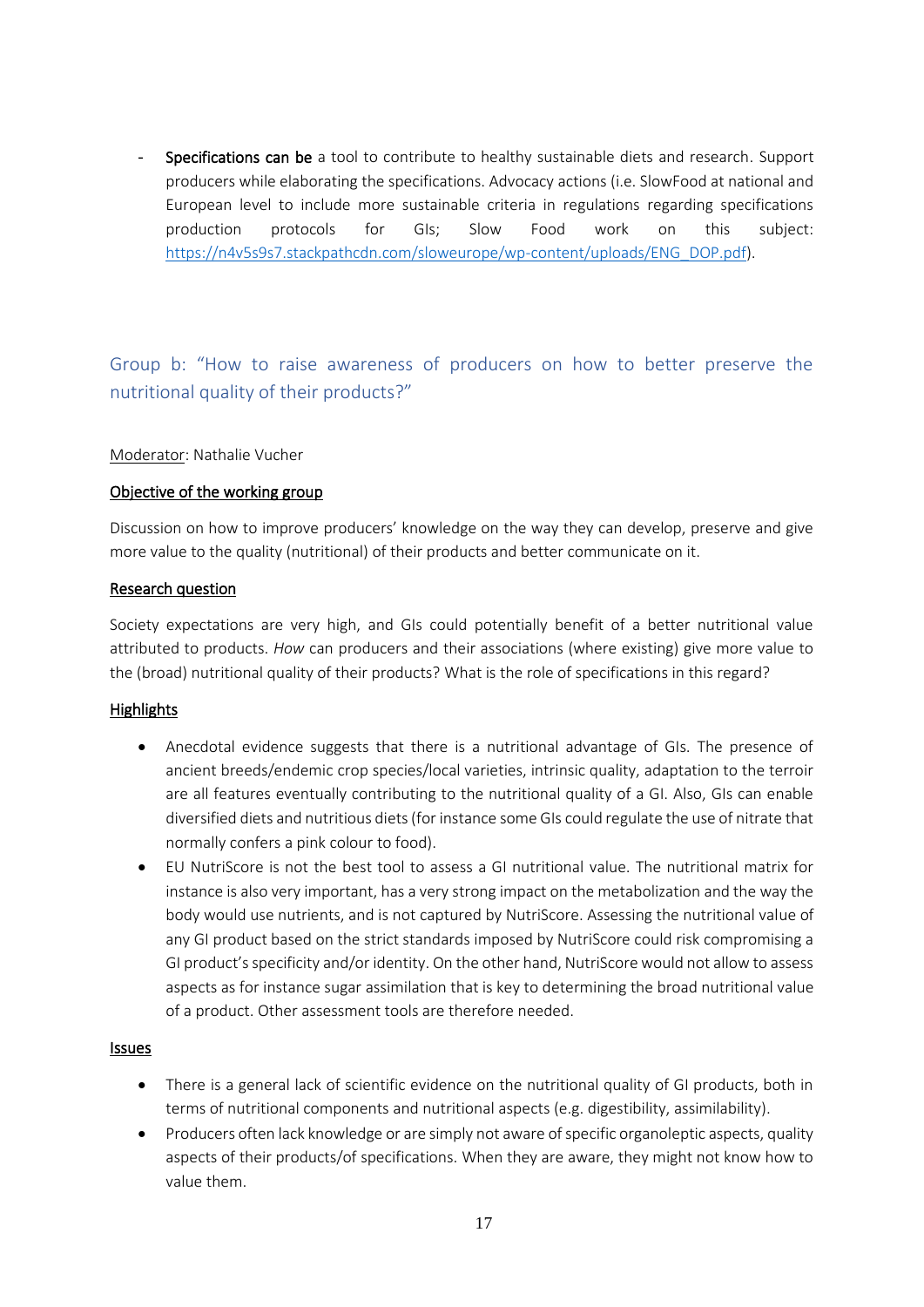- Cross-cutting (demanding) regulations normally put a burden on traditional/GI producers (trying to catch up with industrial products) and these producers often tend to have a more reactive/defensive rather than pro-active approach.
- There is a difference between GIs that are not on the market because they do not belong to day-to-day consumption (e.g. special location products) and those that are. This is not an issue per se but needs to be highlighted. Some GIs have a cultural value, in a sense they would "feed our mind" more than just our body and this needs to be valued as well.
- Producers' organizations often do not have the financial capacity to carry out analysis or studies and explore nutritional correlations/aspects in their products.

#### Recommendations

- Work intensively and with more attention on the specifications, on those aspects that are often overlooked/omitted or poorly valued but that can directly lead to a better quality of the product (e.g. orange color in a carrot=carotene).
- Nutrition experts that can communicate on the nutritional value of foods, are normally missing in GI working groups. They should be more and more included in working groups of the GI specifications.
- There is normally conflict between the economic imperative of stimulating production and preservation aspects that should be embedded into GI development (preservation of natural resources, culture, traditions etc) and this should be acknowledged in any approaches tackling the important issue of nutritional aspects of a GI.
- The role of international institutions (oriGIn, FAO, WIPO, others) is to ensure that producers are properly coached and accompanied in both (quality) specifications drafting as well as follow-up activities. Policy dialogue and scientific work (for instance when producers lack financial means to carry out scientific analysis) is also extremely important.
- Need more documented work to demonstrate that low-process products are of nutritional interest to consumers.

## <span id="page-17-0"></span>Group c: Following which indicators, and according to which modalities, better communicate to consumers on GIs can contribute to sustainable healthy diets?

#### Moderator: Sophie Réviron

#### **Recommendations**

- *A) How to develop further the knowledge on the link between traditional products, GIs, and sustainable healthy diets?*
- Need to gather more data to have databases that show the diversity of the agricultural products and diversity of nutriments ;
- There is a need to highlight the microbiological diversity of some products, including GI products;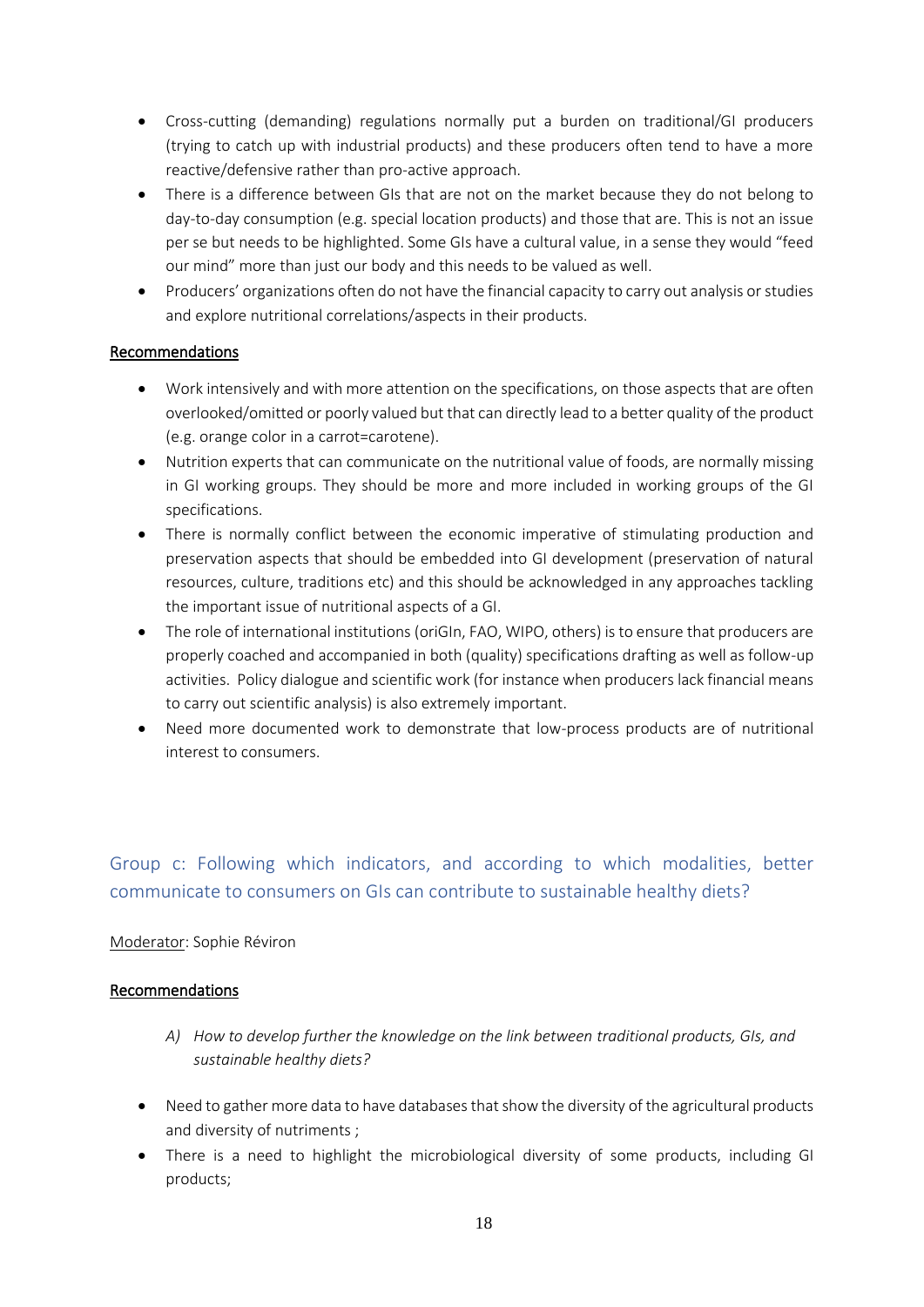- How can we justify and promote GI consumption in balanced diets (ref to Nutriscore) while taking into account the cultural dimension of the diets which is extremely important ;
- There is a need to do more research on GI products as being not highly processed which are more positive on health perspective ;
- It is necessary to see how GI specifications can integrate elements to show the sustainability benefits of GIs on environment and healthy diets ;
- How can we inform and educate consumers, for example through their interactions with producers or their representatives.
	- *B) How to improve producers understanding / expectations of society?*
- There is a need for GI producers to look at what they already have on the nutritional quality perspective as a lot of GIs have a positive impact on nutrition (e.g. good taste of fruits and vegetables will bring more consumption) ;
- How to go that way when in a very small GI.

#### *C) Should healthy diets be part of the GI communication?*

- There is an agreement on the fact that there is a need to communicate on this aspect while being confronted with campaigns against salt, fat, animal-products ;
- On that point, there is a need for long-term communication campaign on media and platforms;
- A positive communication approach is needed: how can GIs contribute to a balanced and healthy diet ;
- Thinking GIs globally and not GI per GI is a must ;
- The message to convey is simple: GIs are not highly processed; the list of ingredients is short and include no innovation (GMO free, additive free)
- GIs products are tasty and synonyms with pleasure and other values (family, regions, tradition, happiness) it is important to show that what is behind the product in terms of health to population include many aspects and not only nutritional ones.

### <span id="page-18-0"></span>Wrap up and conclusion

oriGIn President, Mr Claude Vermot-Desroches ended the webinar by thanking all the speakers, moderators, and participants encouraging to further explore the topic of GIs contributions to healthy diets.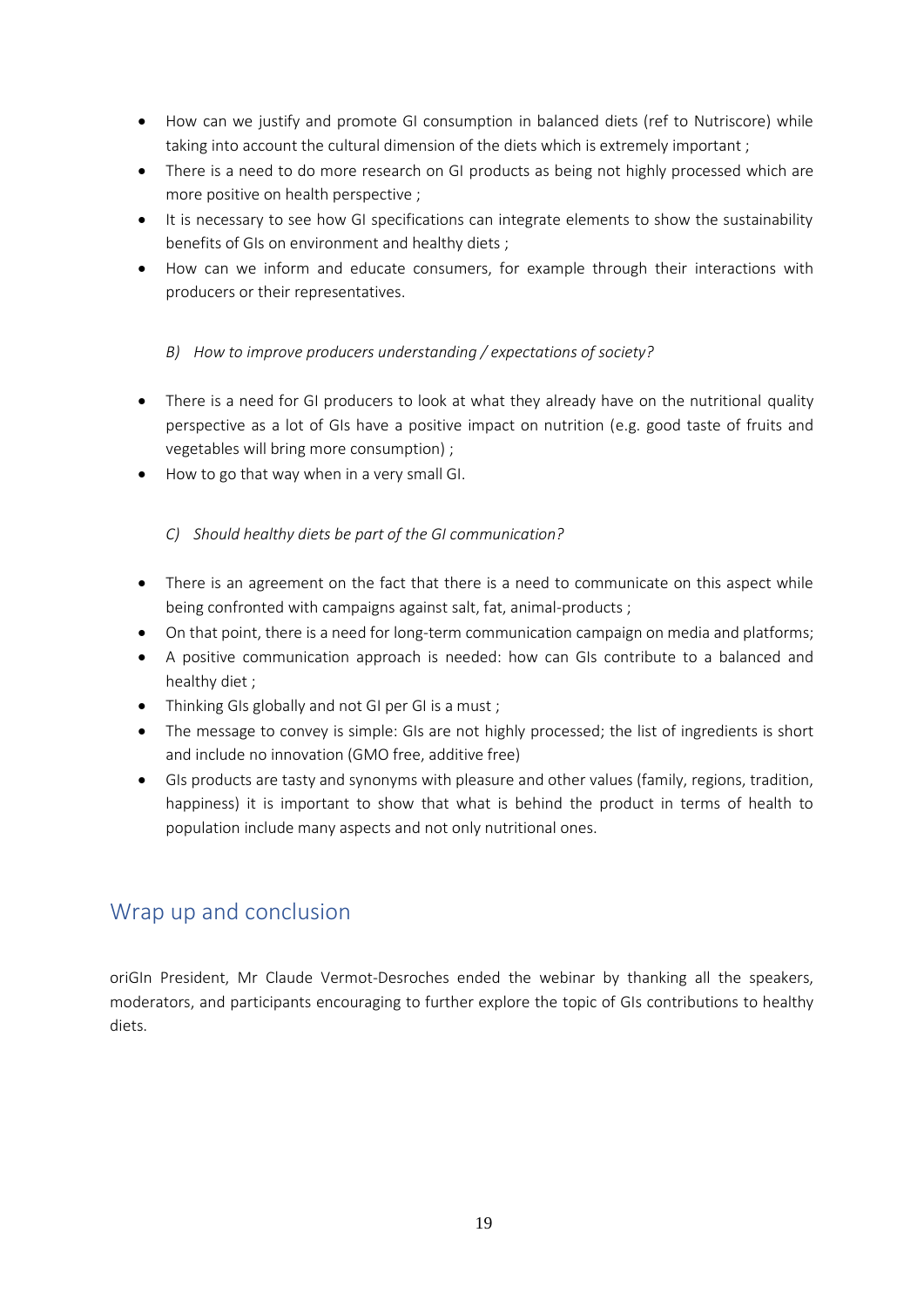## <span id="page-19-0"></span>List of registered participants

137 participants registered for the online event.

| Country            | Name              | Family name        | Organization                                          |
|--------------------|-------------------|--------------------|-------------------------------------------------------|
| Algeria            | Belmehdi          | Abdelhafid         | Ministry of Agriculture                               |
| <b>Barbados</b>    | Anne              | Desrochers         | FAO-Sub-Regional Office for the Caribbean - SLC       |
| <b>Barbados</b>    | Wendy             | Hollingsworth      | Policy Networks International                         |
| Belgium            | Nathalie          | Nathon             | <b>EU Commission</b>                                  |
| Belgium            | Amine             | Khaldoun           | Représentation régionale des Pays de la Loire         |
| Belgium            | Francesca         | Alampi             | AREPO                                                 |
| Belgium            | Yael              | PANTZER            | Slow Food International                               |
| Belgium            | Milena            | Fontana            | <b>Beacom Communication</b>                           |
| Belgium            | David             | Thual              | Trade Insight                                         |
| Belgium            | Mathilde          | Chareyron          | oriGIn EU                                             |
| <b>Brazil</b>      | THOMAZ            | FRONZAGLIA         | Brazilian Agricultural Research Corporation (Embrapa) |
| <b>Brazil</b>      | Marcello          | <b>Broggio</b>     | <b>FAO Brasil</b>                                     |
| Cameroun           | Esther            | Ngah               | Université de Ngaoundéré, Ngaoundéré - Cameroun       |
| Cameroun           | Josiane           | <b>LELEE TAGNE</b> | <b>OAPI</b>                                           |
| Central<br>African | Alfred            | Bangue             | Projet TRI/RFP FAO Centrafrique                       |
| Republic           |                   |                    |                                                       |
| Colombia           | Luis              | Samper             | 4.0 Brands                                            |
|                    | Fernando          |                    |                                                       |
| Colombia           | Daniela           | Serra              | Master Food Identity                                  |
| Costa Rica         | María<br>Patricia | Sánchez Trejos     | CeNAT/CONARE. Área de Gestión Ambiental               |
| Côte               | Bonny             | Dadji              |                                                       |
| d'Ivoire           |                   |                    |                                                       |
| Croatia            | Blanka            | Sinčić Pulić       | ISTARSKA ŽUPANIJA REGIONE ISTRIANA                    |
| Dominica           | Ryan              | Anselm             | FAO National Correspondent                            |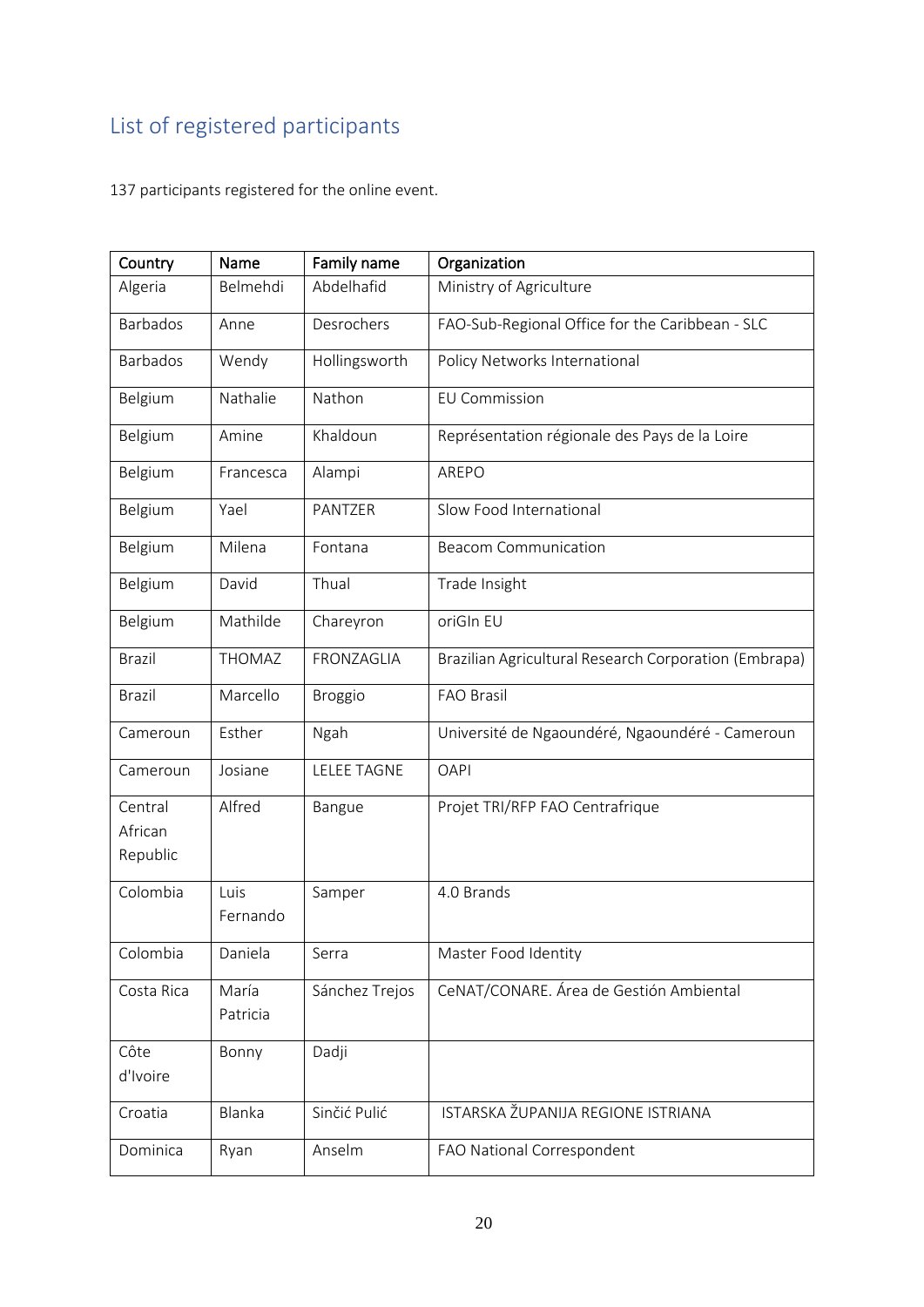| France | Maite           | Puig<br>de<br>Morales      | <b>IAMM</b>                                                                                                   |
|--------|-----------------|----------------------------|---------------------------------------------------------------------------------------------------------------|
| France | <b>Brigitte</b> | Bonet                      | Qualité et Territoires - AANA                                                                                 |
| France | Diana           | Ugalde<br>Jalenques        | Research Unit GRAPPE ESA INRA                                                                                 |
| France | Sonia           | <b>DARRACQ</b>             | Embassy of France - Nigeria                                                                                   |
| France | Dorothée        | <b>BOYER-</b><br>PAILLARD  | l'Organisation<br>Experte<br>auprès<br>de<br>Lawyer<br>$\blacksquare$<br>Internationale de la Vigne et du Vin |
| France | Delphine        | Marie-Vivien               | <b>CIRAD</b>                                                                                                  |
| France | Nao             | <b>HAYASHI</b>             | <b>UNESCO</b>                                                                                                 |
| France | Cathy           | <b>GAUTIER</b>             | Groupement Régional pour la Qualité Alimentaire                                                               |
| France | Charles         | Perraud                    | Sel de Guerande                                                                                               |
| France | Catherine       | Teyssier                   | Consultant FAO                                                                                                |
| France | Sabine          | Edelli                     | <b>INAO</b>                                                                                                   |
| France | Denis           | Sautier                    | <b>CIRAD</b>                                                                                                  |
| France | Sibylle         | Slattery                   | <b>FAO</b>                                                                                                    |
| France | Selena          | Travaglio                  | Community Plant Variety Office                                                                                |
| France | Meenakshi       | Prasad                     | Community Plant Variety Office                                                                                |
| France | Laurent         | <b>ROY</b>                 | Consultant                                                                                                    |
| France | Solène          | Blanc                      | oriGIn                                                                                                        |
| France | Akane           | Nakamura                   | UNESCO - Asia and Pacific Unit                                                                                |
| France | Rafael          | Villota                    | Paul Bocuse Institute                                                                                         |
| France | ORHANT          | Léna                       | Student MSc Food Identity and ingénieure agronome<br>Ecole Supérieure d'Agricultures (ESA)                    |
| France | Camille         | <b>CLAVIER</b>             | Student in double diploma Master Food Identity &<br>Ingeneer ESA                                              |
| France | Simoun          | Bayudan                    | Master Food Identity                                                                                          |
| France | Léna            | Orhant                     | <b>ESA Master Food Identity</b>                                                                               |
| France | Sylvie          | COLOMBIER<br><b>MARION</b> | COMITÉ POUR LE SAINT-MARCELLIN IGP                                                                            |
| France | Yazú            | Romero                     | Master food identity                                                                                          |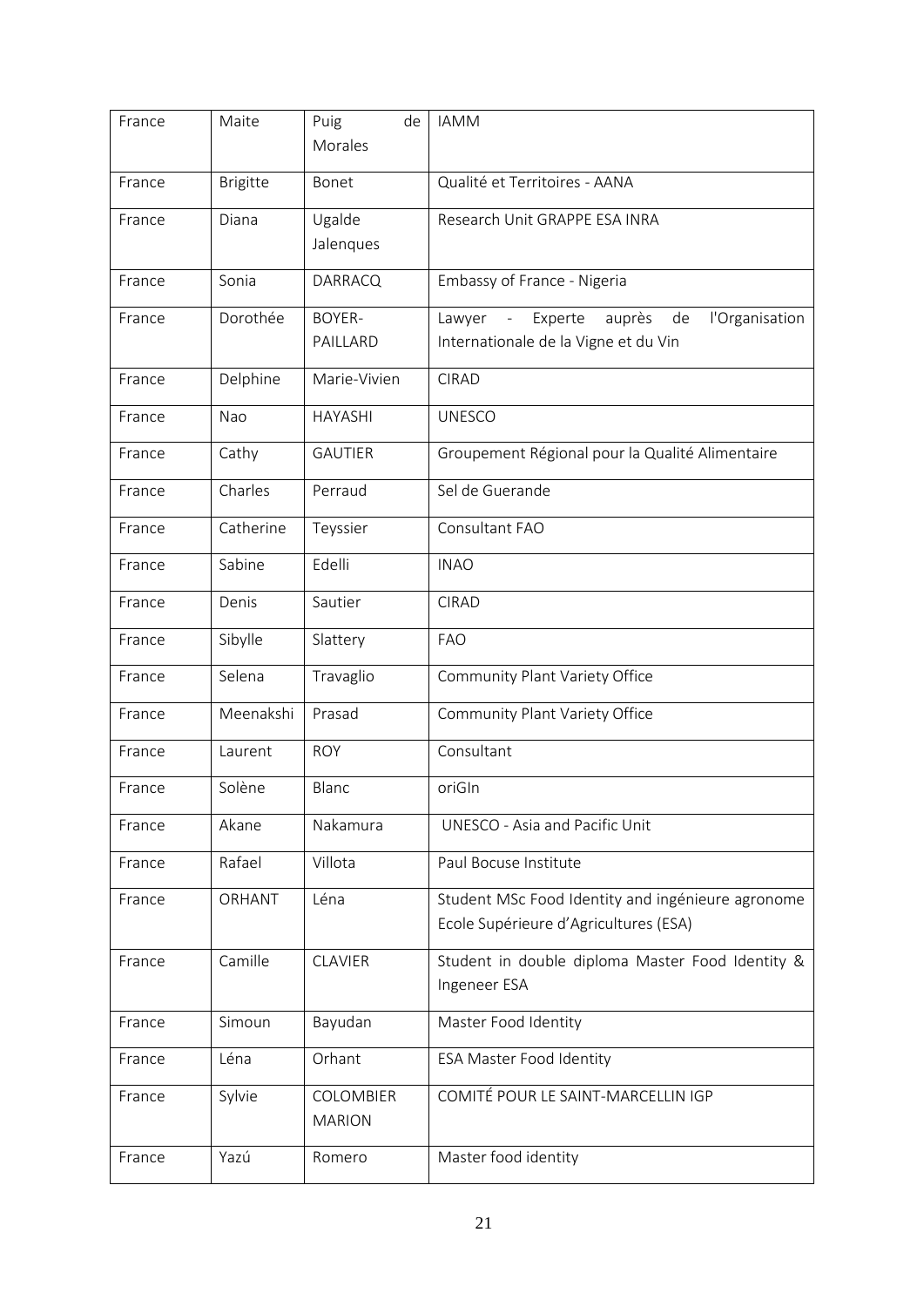| France    | Chinaza        | Arinzechukwu                  | Master food identity                                                                |
|-----------|----------------|-------------------------------|-------------------------------------------------------------------------------------|
| France    | Claire         | BERNARD-<br><b>MONGIN</b>     | UMR Innovation, Cirad                                                               |
| France    | Christophe     | Chassard                      | <b>INRAE</b>                                                                        |
| France    | Nathalie       | Vucher                        | <b>INAO</b>                                                                         |
| France    | Claude         | Vermot-<br>Desroches          | oriGIn-oriGIn France                                                                |
| France    | Sebastien      | Breton                        | oriGIn France                                                                       |
| France    | Céline         | Spelle                        | <b>CNIEL</b>                                                                        |
| France    | Chene          | Christine                     | Adrianor Ingrédients Alimentaires                                                   |
| France    | Jean-Loup      | Lecoeur                       | Agrosup Dijon/OsloMet                                                               |
| Georgia   | la             | Ebralidze                     | Elkana                                                                              |
| Georgia   | Mariam         | Jorjadze                      | ELKANA                                                                              |
| Germany   | Karola         | Schober                       | Staatsministerium<br>Ernährung,<br>Bayerisches<br>für<br>Landwirtschaft und Forsten |
| Germany   | Alexander      | Hugel                         | für<br>Ernährung<br>Kompetenzzentrum<br>KErn<br>(Competence Center for Nutrition)   |
| Greece    | Sofia          | Nikolaidou                    | Hellenic Open University, School of Social Sciences,<br>Greece                      |
| Greece    | Dimitra        | Gaki                          | Université de Thessalie                                                             |
| Greece    | Theodosia      | Anthopoulou                   | Panteion University of Social and Political Sciences                                |
| Greece    | Hristos        | Vakoufaris                    | Ministry of Rural Development and Food                                              |
| Greece    | Lamprini       | Diamanti                      | Region of Thessaly                                                                  |
| Greece    | Stavriani      | Koutsou                       | International<br>University<br>of<br>Greece-School<br>of<br>Agriculture             |
| Grenada   | Trishia        | Marrast                       | Ministry of Agriculture                                                             |
| Grenada   | Rena           | Noel                          | Ministry of Agriculture                                                             |
| Guinea    | Cécé           | Kpohmou                       | BSD/MIPME                                                                           |
| Indonesia | <b>MIRANDA</b> | <b>RISANG</b><br>AYU<br>PALAR | Universitas Padjadjaran                                                             |
| Iran      | Mona           | Kanan                         | Consultant IPI Project Iran                                                         |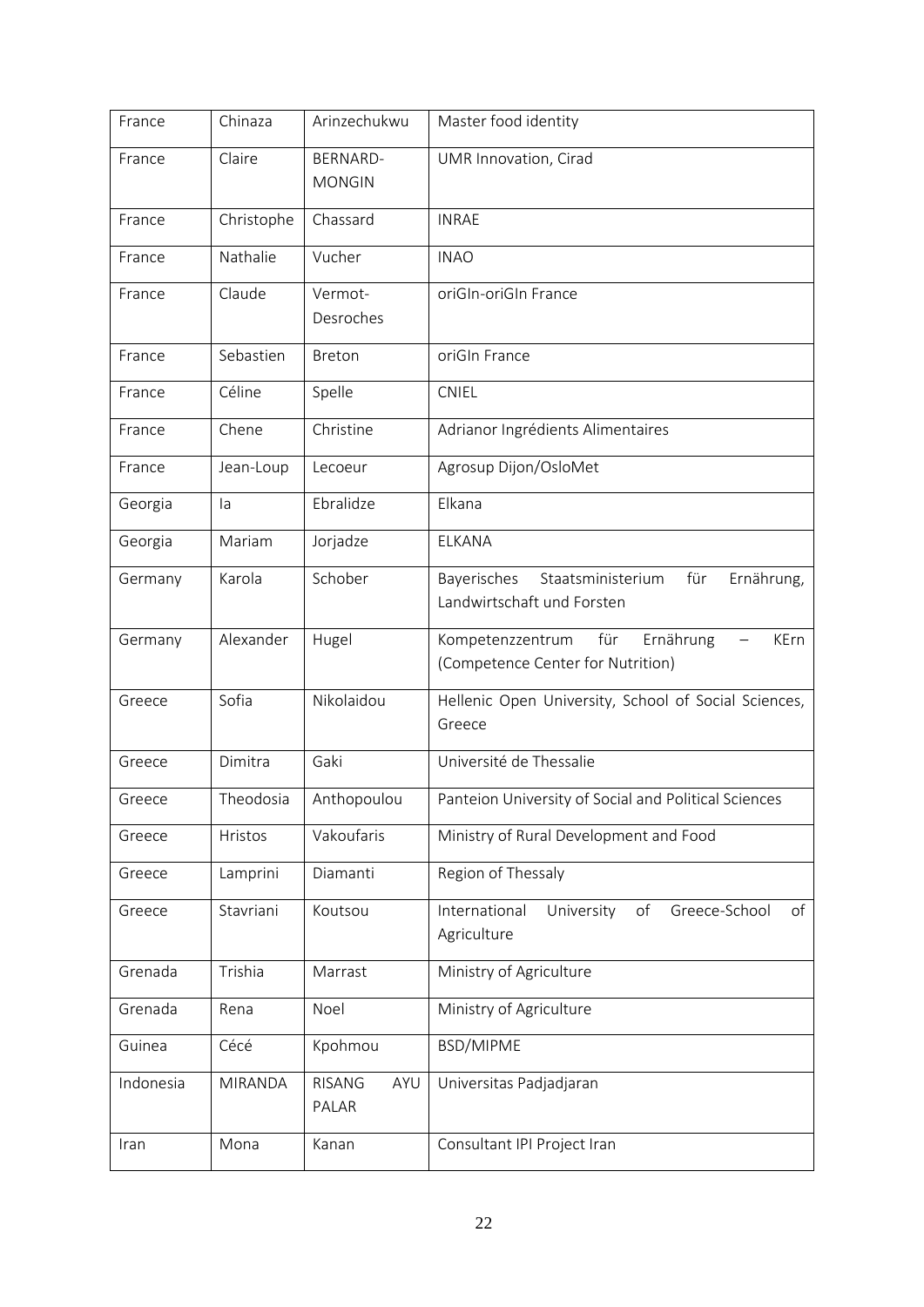| Italy | Andrea          | Marescotti          | University of Florence                                      |
|-------|-----------------|---------------------|-------------------------------------------------------------|
| Italy | Annamaria       | Fumarola            | External consultant ISMEA                                   |
| Italy | Maria<br>Giulia | Mariani             | Consultant                                                  |
| Italy | Gennaro         | Giliberti           | Regione Toscana- Direzione Agricoltura e sviluppo<br>rurale |
| Italy | Giovanni        | <b>Belletti</b>     | University of Florence                                      |
| Italy | Cristina        | Vaquero<br>Pineiro  | University Roma 3                                           |
| Italy | Angela          | Crescenzi           | Regione Toscana- Direzione Agricoltura e sviluppo<br>rurale |
| Italy | Francesca       | Ponti               | Regione Emilia Romagna                                      |
| Italy | Emilie          | Vandecandelae<br>re | <b>FAO</b>                                                  |
| Italy | Arianna         | Carita              | <b>FAO</b>                                                  |
| Italy | Achille         | Bianchi             | BRE ARCHIMEDE SALERNO                                       |
| Italy | Nina            | Coates              | <b>FAO</b>                                                  |
| Italy | Mohamme<br>d    | Ahdi                | <b>FAOLOW</b>                                               |
| Italy | Sharon          | Mendonce            | Nutrition Mainstreaming Intern in ESN FAO                   |
| Italy | Beatrice        | Biasini             | University of Parma                                         |
| Italy | Valentina       | Pizzamiglio         | Consorzio Parmigiano Reggiano                               |
| Italy | Endo            | Yoshihide           | FAO (OCB)                                                   |
| Italy | Andrea          | PoloGalante         | <b>FAO</b>                                                  |
| Italy | Manuel          | Anta                | <b>FAO</b>                                                  |
| Italy | Florian         | Doerr               | <b>FAO</b>                                                  |
| Italy | Giulia          | Sirna               | Qualivita                                                   |
| Italy | Isabella        | Taglieri            | Università di Pisa                                          |
| Italy | Angela          | Zinnai              | Università di Pisa                                          |
| Italy | Paolo           | Caselli             | Consorzio Seggiano DOP                                      |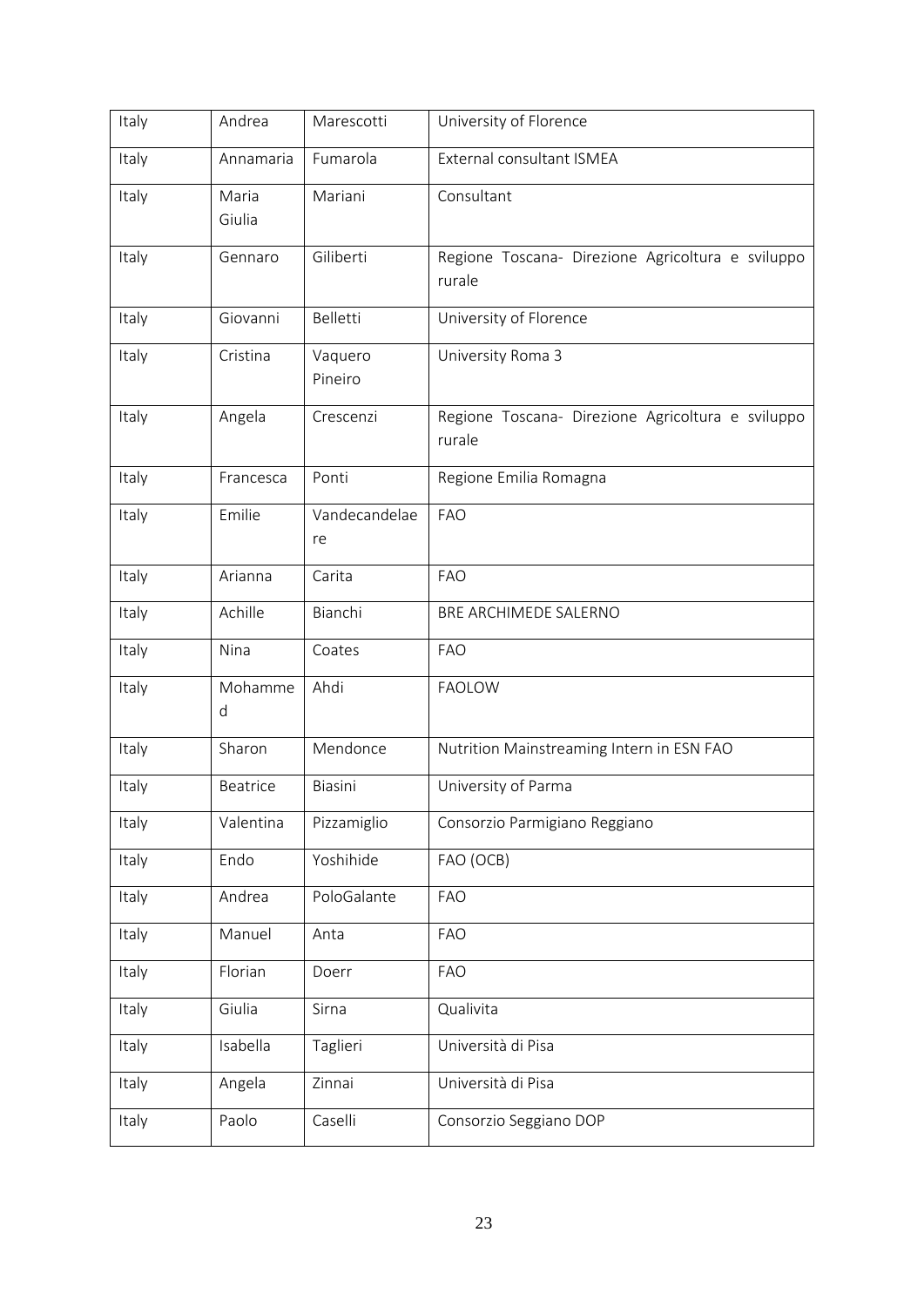| Italy                   | Stefano          | Preti           | Regione Toscana- Direzione Agricoltura e sviluppo<br>rurale                                    |
|-------------------------|------------------|-----------------|------------------------------------------------------------------------------------------------|
| Italy                   | Marta            | BuenoTarodo     | <b>FAO</b>                                                                                     |
| Italy                   | Bin              | Liu             | <b>FAO</b>                                                                                     |
| Italy                   | Florence         | Tartanac        | <b>FAO</b>                                                                                     |
| Italy                   | Andrea           | Pologalante     | <b>FAO</b>                                                                                     |
| Japan                   | Junko            | Kimura          | Hosei University                                                                               |
| Japan                   | Junko            | Kimura          | Hosei University                                                                               |
| New<br>Zealand          | Barbara          | Burlingame      | Massey University                                                                              |
| Norway                  | Virginie         | Amilien         | Oslo Metropolitan University                                                                   |
| Norway                  | Gun              | Roos            | Oslo Metropolitan University                                                                   |
| Peru                    | Alejandra        | Arce Indacoche  | International Potato Center                                                                    |
| Portugal                | José             | Massuça         | University - Universidade de Trás-os-Montes e Alto<br>Douro                                    |
| Portugal                | Nuno             | Reis            | University of Trás-os-Montes and Alto Douro                                                    |
| Portugal                | Barbara          | Lamolinara      | University of Evora and of Trás-os-Montes and Alto<br>Douro                                    |
| Portugal                | Tiago            | Pontinha        | Utad-Doutoramento Agronegócios e sustentabilidade                                              |
| Portugal                | Rui              | <b>Barreira</b> | ANP   WWF                                                                                      |
| Portugal                | Sandra           | Ferreira        | University UTAD                                                                                |
| Portugal                | Ana<br>Alexandra | Marta-Costa     | Universidade de Trás-os-Montes e Alto<br>Douro<br>/University of Trás-os-Montes and Alto Douro |
| Tome<br>Sao<br>Principe | Claudio          | Pinto Vicente   | Programme<br>des<br>Nations<br>Unies<br>pour<br>le<br>Développement                            |
| Spain                   | Rebeca           | Vazquez         | Origen España                                                                                  |
| Spain                   | Eduardo          | Haba            | Consejo Regulador Quesos de Murcia DOP                                                         |
| Spain                   | Fleur            | Leparquier      | Consultant                                                                                     |
| Spain                   | Francisco        | Mate Caballero  | Subdirector Gral de Control de la Calidad Alimentaria<br>y de Laboratorios Agroalimentarios    |
| Spain                   | Mario            | Alves           | PhD student of Agribusiness and Sustainability                                                 |